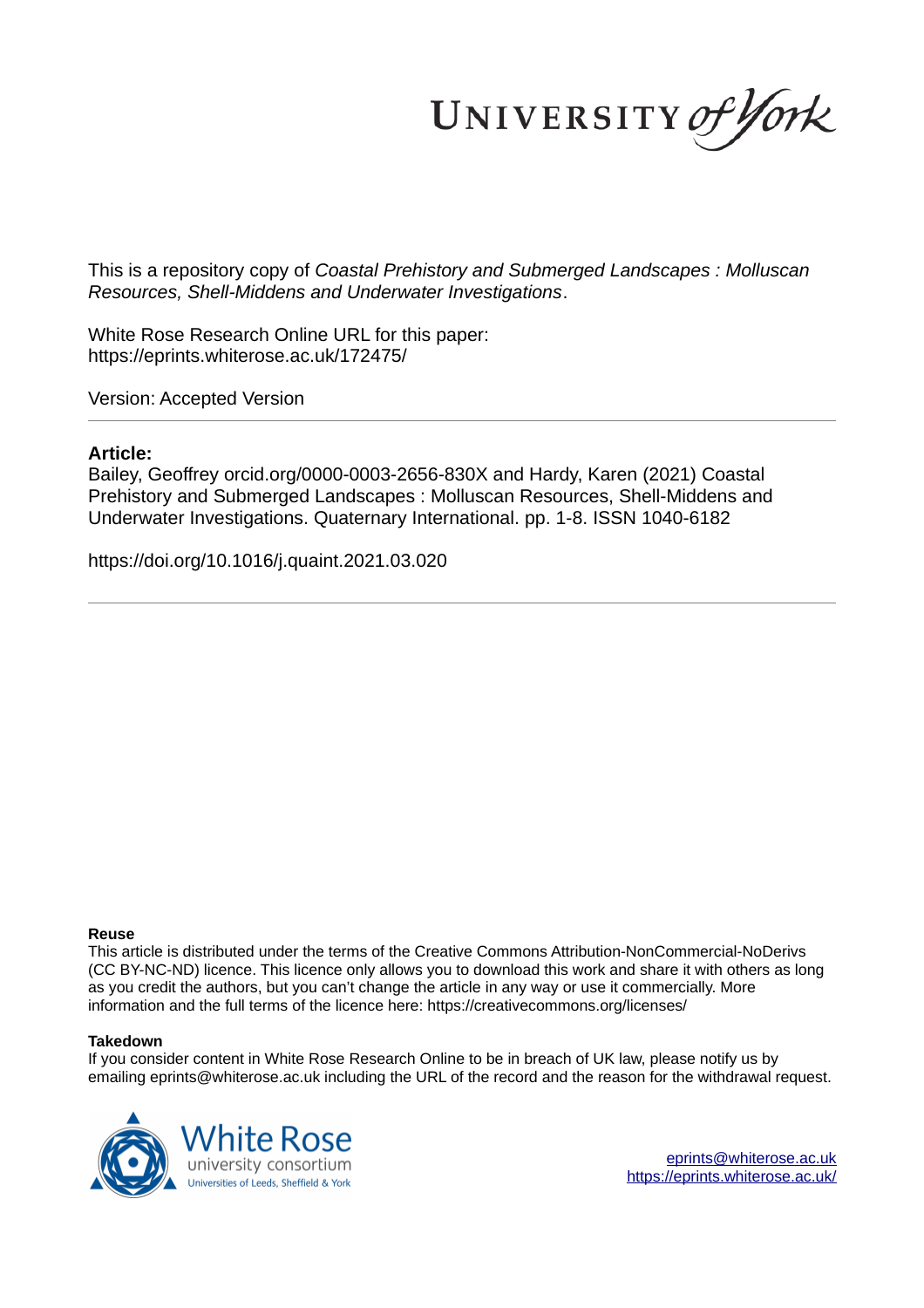# **Coastal Prehistory and Submerged Landscapes: Molluscan Resources, Shell-Middens and Underwater Investigations**

# **Geoff Bailey<sup>1</sup> and Karen Hardy<sup>2</sup>**

<sup>1.</sup> Geoff Bailey \*

*Department of Archaeology, University of York, King's Manor, Exhibition Square, York, YO1 7EP, United Kingdom College of Humanities, Arts and Social Sciences, Flinders University, GPO Box 2100, Adelaide, SA 5001, Australia* 

2. Karen Hardy \*

*ICREA, Pg. Lluís Companys 23, 08010, Barcelona, Catalonia, Spain Departament de Prehistòria,Facultat de Filosofia i Lletres, Universitat Autònoma de Barcelona, 08193 Bellaterra, Barcelona, Spain* 

\* Corresponding authors. *E-mail addresses:* [geoff.bailey@york.ac.uk](mailto:geoff.bailey@york.ac.uk) (G. Bailey); [khardy@icrea.cat](mailto:khardy@icrea.cat) (K. Hardy).

# **Abstract**

This Special Issue brings together fourteen articles that present new methods, ideas, and approaches in the study of coastal prehistory with examples drawn from the Americas, Australia, Europe, Saudi Arabia, and South Africa. In this introductory overview, we set out the rationale for combining articles on shell middens and submerged landscapes and the underlying logic of the order in which we have chosen to present the articles. The sequence begins with studies of marine molluscs and moves progressively outwards from small-scale studies of midden composition to large-scale studies of submerged landscapes, and from land to sea. We summarise the contents of each article and highlight connections between them and similarities and contrasts. We conclude with some final comments about the relationship between on-land and underwater investigations and identify the taphonomic, formational and deformational histories of archaeological deposits, materials and landscapes, and the variable impact of sea-level change as unifying themes.

# **Introduction**

This Special Issue originates in two sessions of the UISPP Congress held in Paris in June 2018, one session entitled 'Shell Mounds, Shell Middens and Coastal Resources' the other entitled 'The Archaeology of Submerged Landscapes'. These sessions attracted over 40 papers from across the world including overviews, new sites and materials, new analytical techniques, and new and emerging themes of research. This collection comprises 14 articles, most selected from the original conference presentations and re-written for publication, together with a small number of additional articles specially commissioned to provide additional coverage in key areas. The articles are divided equally between the two overarching topics – coastal shell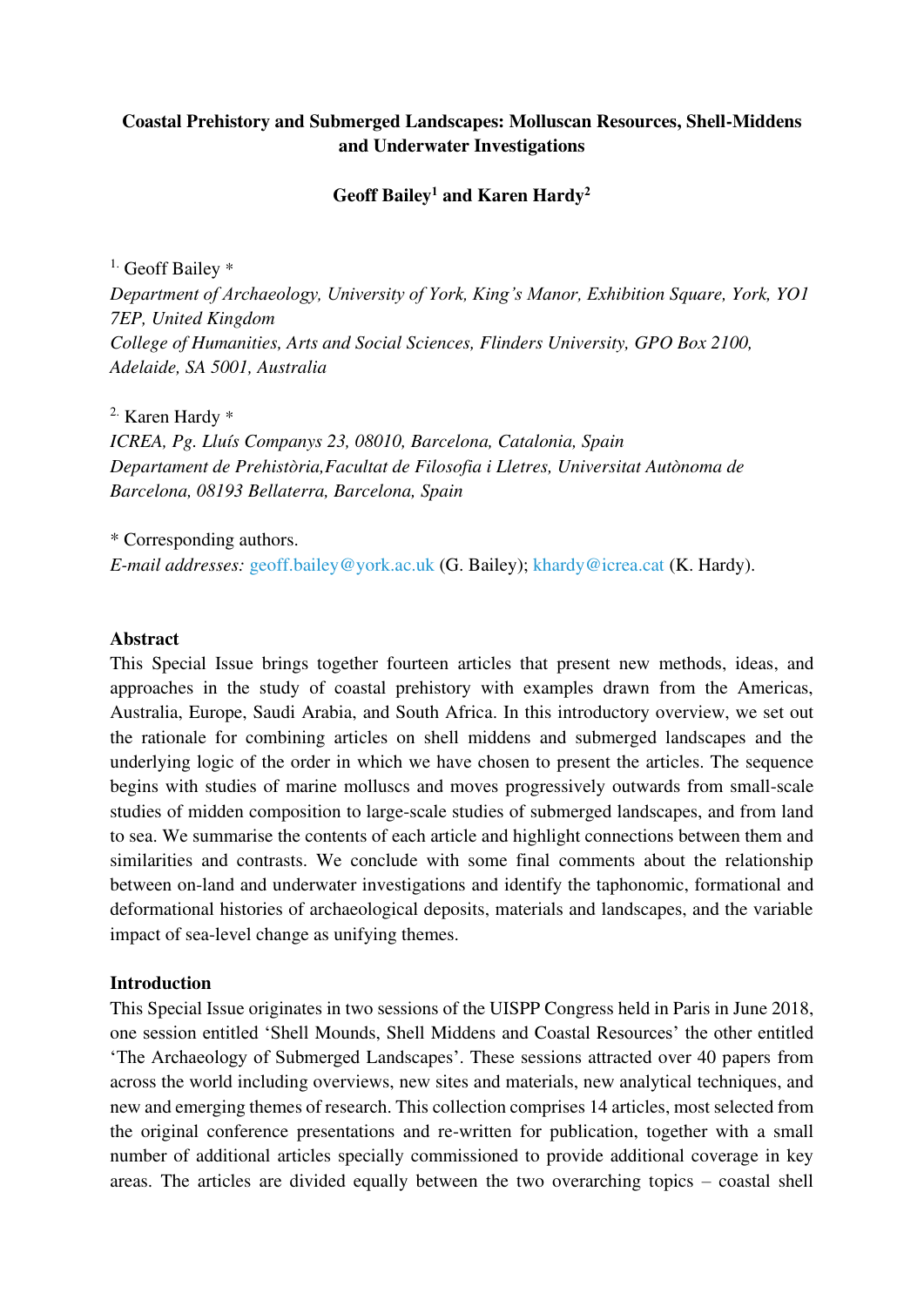middens and submerged landscapes – and represent the variety of approaches and world coverage of the original conference presentations, with contributions here from Australia, Europe, North America, Saudi Arabia, South Africa and South America.

In the past decade, there has been growing interest in both themes, marked by collected papers in special issues of journals or edited volumes. All fall predominantly under one theme or the other, concerned either with shell middens and coastal archaeology above modern sea level (Bailey et al., 2013; Balbo et al., 2011; Bjerck et al., 2016; Gutiérrez-Zugasti et al., 2016; Roksandic et al., 2014), or with the archaeology of submerged landscapes (Bailey et al., 2017, 2020a; Benjamin et al., 2011; Evans et al., 2014; Fischer and Pedersen, 2018; Flemming et al., 2014, 2017; Harff et al., 2016). In combining articles about both themes in one collection, our aim is to bring these two themes into a closer relationship. The aim of this introduction is to articulate the logic of how we have structured the collection, to summarise the key findings of each article, to highlight the interconnections between them, and to identify underlying similarities and contrasts.

At first sight coastal shell middens and submerged landscapes appear to have little in common. The techniques of investigation and the types of archaeological sites and materials discovered under water are very different from those on land. Despite the accelerating pace of submerged landscape archaeology in recent years and many thousands of finds recovered from drowned landscapes in Europe and North America, underwater shell middens are almost unknown, although a small number are now beginning to be discovered (Astrup et al., 2020, 2021; Cook Hale et al., 2018, 2021). Nevertheless, the principles unifying these apparently disparate themes are quite simple and revolve around two facts: the dominating impact of sealevel change throughout human history; and the relative attractions of coastal regions for human settlement and dispersal.

It is now widely recognised that sea levels have been lower than the present for about 95% of the Glacial-Interglacial cycle throughout the Middle and Upper Pleistocene. During the Last Glacial Maximum, sea-level dropped to −120 m 30,000 years ago and persisted at about that level for over 10,000 years, with a shorter episode of maximum lowering to −130 m at 20,000 years ago (Lambeck et al., 2014). The maximum area of land exposed on the continental shelf during this period is estimated at 22 million square kilometres around the world's coastlines (Dobson, 2014), equivalent to twice the area of the current European land mass between the Ural Mountains and the Atlantic Ocean. Between about 17,000 and 6,000 years ago, sea-level rise progressively drowned this vast territory.

It must follow that the limited information we currently have about human interest in coastlines and exploitation of marine resources during periods of lower sea level is a tiny and most likely highly biased fragment of the original pattern. Most of this earlier evidence is in caves and rockshelters on present-day coastlines that were far inland when sea levels were low. It must also follow that the huge increase in the number and size of shell middens from about 6000 years ago onwards reflects the increased visibility of shorelines associated with modern sea-level, rather than some world-wide evolutionary or socio-economic development. Other factors may also have been at work, such as human population growth and intensification in the use of marine resources. But these possibilities cannot be properly evaluated without addressing the overwhelming impact of differential site visibility because of sea-level rise.

The second point about sea-level rise is that it is not only past shorelines that are under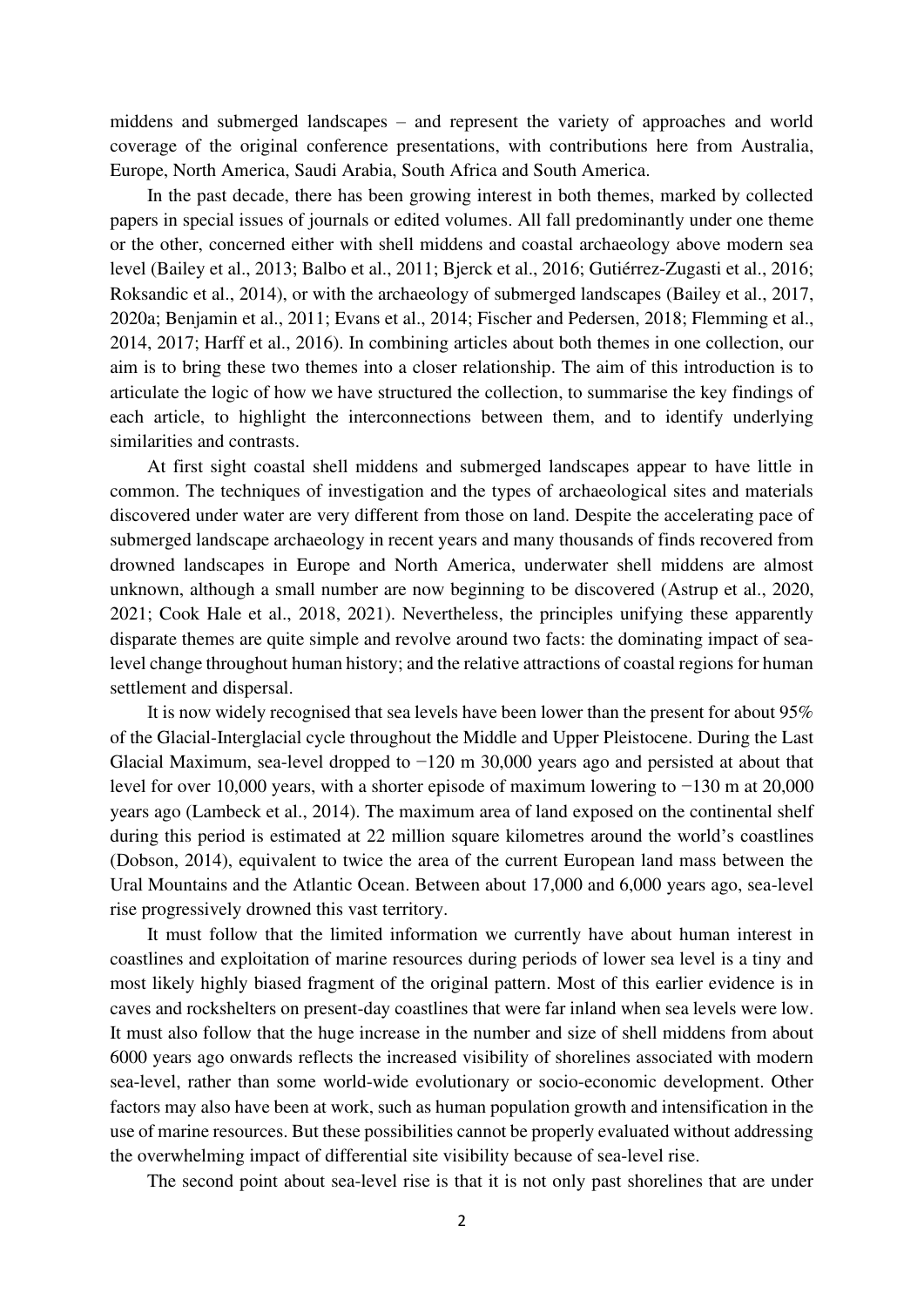water, but very extensive areas of coastal territory, including low-lying hinterlands extending tens to hundreds of kilometres inland from their nearest coastline. Moreover, much of this land would have been relatively attractive to human settlement and dispersal because of more equable climate conditions, better water supplies, more productive ecological conditions for plants and animals, and easy pathways of movement, with or without the addition of marine foods at the coast edge. Today, around 13% of the world's population lives in coastal regions less than 10 m above sea level and two-thirds of the world's large cities are located within that zone, with an estimated 40% of the world's population within 100 km of the coast (McGranahan et al., 2007; UN, 2017). It is arguable that similar conditions applied to past populations regardless of time period, technology, or mode of subsistence, with the largest concentrations of population and the densest distribution of settlements in coastal regions, regions which before about 6000 years ago are now mostly under water.

It is not only human societies in the distant past and their material remains that were vulnerable to sea-level rise. We have become increasingly aware in the modern world of similar threats posed by global warming both to modern societies and their built environment and to archaeological sites and cultural heritage on the present-day coastline. The density of modern population in coastal zones has long been a cause for concern because of the impact of modern development on the archaeological record. Shell middens are in the frontline both because of their location in the way of road-construction and other building activities and because of the attractions of the shell deposits as raw material for modern uses (e.g., Camara et al., 2017; Ceci, 1984). To the pressure of modern development, we must now add the intensified pressure of sea-level rise and coastal erosion (Anderson et al., 2017). This theme creates an additional link between the investigation and interpretation of the coastal archaeological record above and below modern sea-level. In both cases there is growing awareness of the impact that differential preservation and visibility of deposits can have on interpretation and the need to evaluate what is exposed to discovery and survives, and what is likely to have been destroyed or buried. It is not only sea-level change and marine erosion that are at issue here, but also more subtle differentials such as the differences in visibility and vulnerability of archaeological coastal sites with shells, and those that lack shells. These issues provide a common thread throughout this special issue.

### **Overall structure**

Our papers fall into five groupings and form a logical progression in the scale of investigation, ranging from the analysis of marine molluscs and micro-scale analysis of individual shellmidden deposits to the mapping of submerged landscapes , and moving progressively from dry land to the underwater zone.

The first pair of papers (García-Escárzaga and Gutiérrez-Zugasti, 2021, this volume; Hausmann et al., 2021, this volume) focus on the molluscs themselves, and on the question that is often the first to be posed in any study of shell middens, namely the role and significance of the marine molluscs as sources of food.

These lead on to a second group of five papers that examine shell middens as deposits and as sites in their wider social and environmental setting (Zangrando et al., 2021, this volume; Allely et al., 2021, this volume; Dupont and Marchand, 2021, this volume; Parkington et al., 2021, this volume; Ritchison et al., 2021, this volume). This is our largest grouping and provides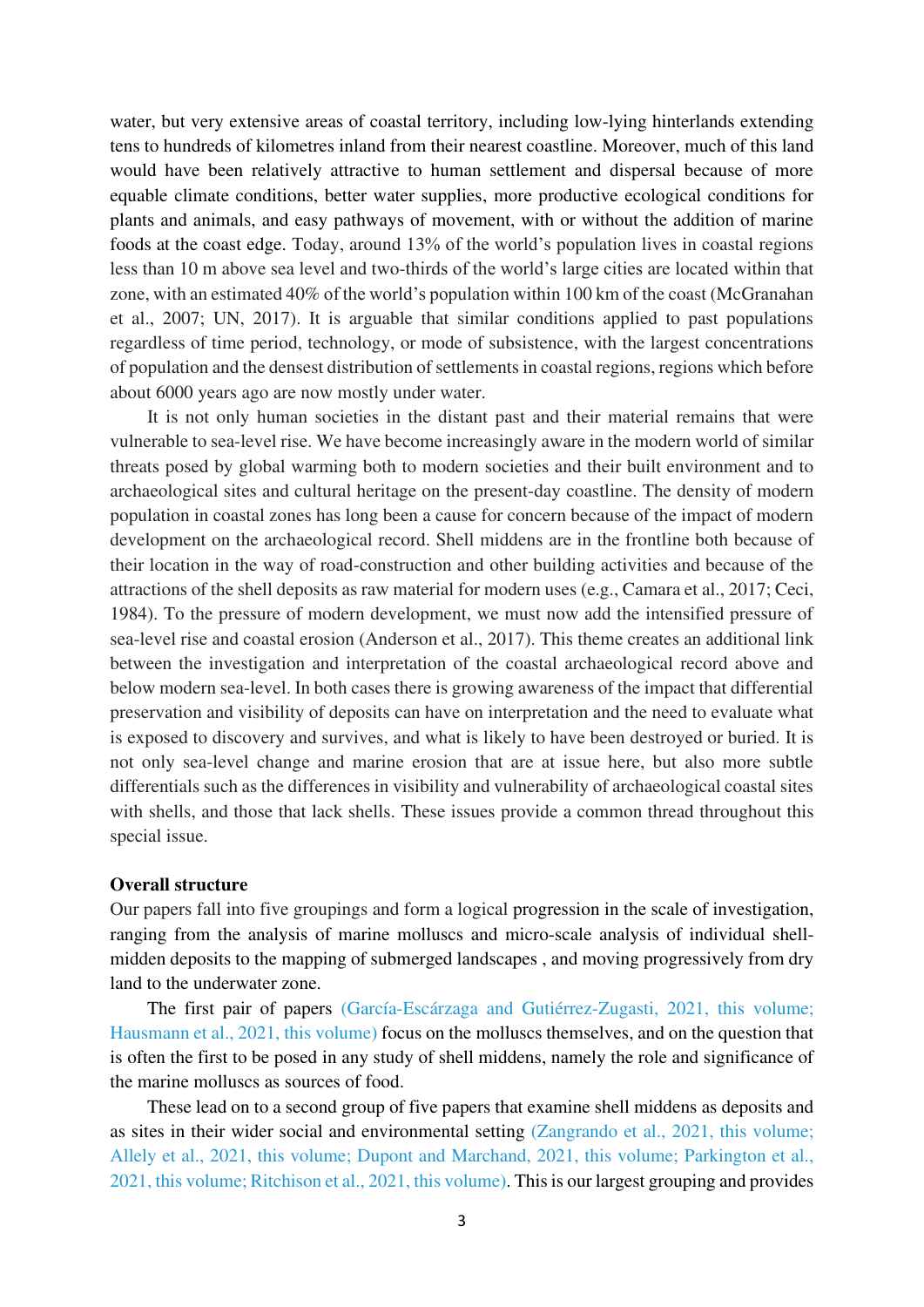an intermediate link between micro-scale and macro-scale investigations, and between dry land and the offshore environment.

The third group comprises two papers that examine the interface between the onshore and the offshore record, namely the intertidal zone (Klokler et al., 2021, this volume; Hardy et al., 2021, this volume). This boundary zone does not lend itself easily to the standard techniques of pedestrian survey and terrestrial excavation because of limited periods of exposure at low tide, nor to the standard techniques of underwater investigation, many of which do not work well in shallow water. Yet intertidal zones are areas rich in easily collectable resources including food and raw materials for implements and ornaments and are likely to have been intensively used from the earliest period. Their investigation also provides immediate insights into processes of site formation, burial, or destruction as they are happening in real time. It must also be remembered that all sites and deposits on palaeoshorelines would have gone through an intertidal phase before full submergence, while many sites on the present day shoreline are occasionally exposed to marine processes such as storm surges or minor changes of relative sea level, leading to erosion or burial under marine sediment, and occasional mixing or interleaving of marine and terrestrial deposits.

Our fourth group moves fully into the underwater zone and comprises two papers, both of which focus on the investigation of fully submerged underwater sites, the methods used in their investigation and the nature and significance of the evidence they reveal (Momber et al., 2021, this volume; Beck et al., 2021, this volume).

Our fifth and final group includes three papers that examine the investigation of underwater landscapes (Missiaen et al., 2021, this volume; Wiseman et al., 2021, this volume; Tsakanikou et al., 2021, this volume). All three discuss methods of palaeogeographic mapping both as sources of information about the nature of the submerged landscape and environment in their region and its potential for human settlement and dispersal, and also as a means of identifying target areas to focus the search for archaeological sites.

### **Molluscs**

García-Escárzaga and Gutiérrez-Zugasti (2021, this volume) demonstrate the wealth of information and inference about the role of molluscs as a food supply that can be extracted from archaeological shell middens with the benefit of control studies of modern molluscs, in this case measurements over a three-year period of variations in the meat-to-shell-weight ratio and size variation of rocky shore species, principally limpets (*Patella vulgata*, *P. depressa and P. ulyssiponensis*) and topshells (*Phorcus lineatus*). These are the dominant taxa in the archaeological deposits on the north Spanish coastline, a region that hosts some of the earliest and most numerous Mesolithic shell middens in Europe, all in small caves or rockshelters. The region has also been the focus of long-standing differences of opinion about the relative importance of the molluscs as food and the extent to which changes in the size and taxonomic representation of molluscan species are evidence of intensification as opposed to environmental change or changing proximity to the coastline with changes in sea level. The modern measurements combined with analysis of the shell midden in the cave of El Mazo, dating from 9000 to 7500 cal BP, provide new insights. The results demonstrate the tendency to underrepresent the relative contribution of molluscs by reliance on MNI estimates of ungulate bone remains rather than NISP values, the distorting effect of using unequal volumes of deposit to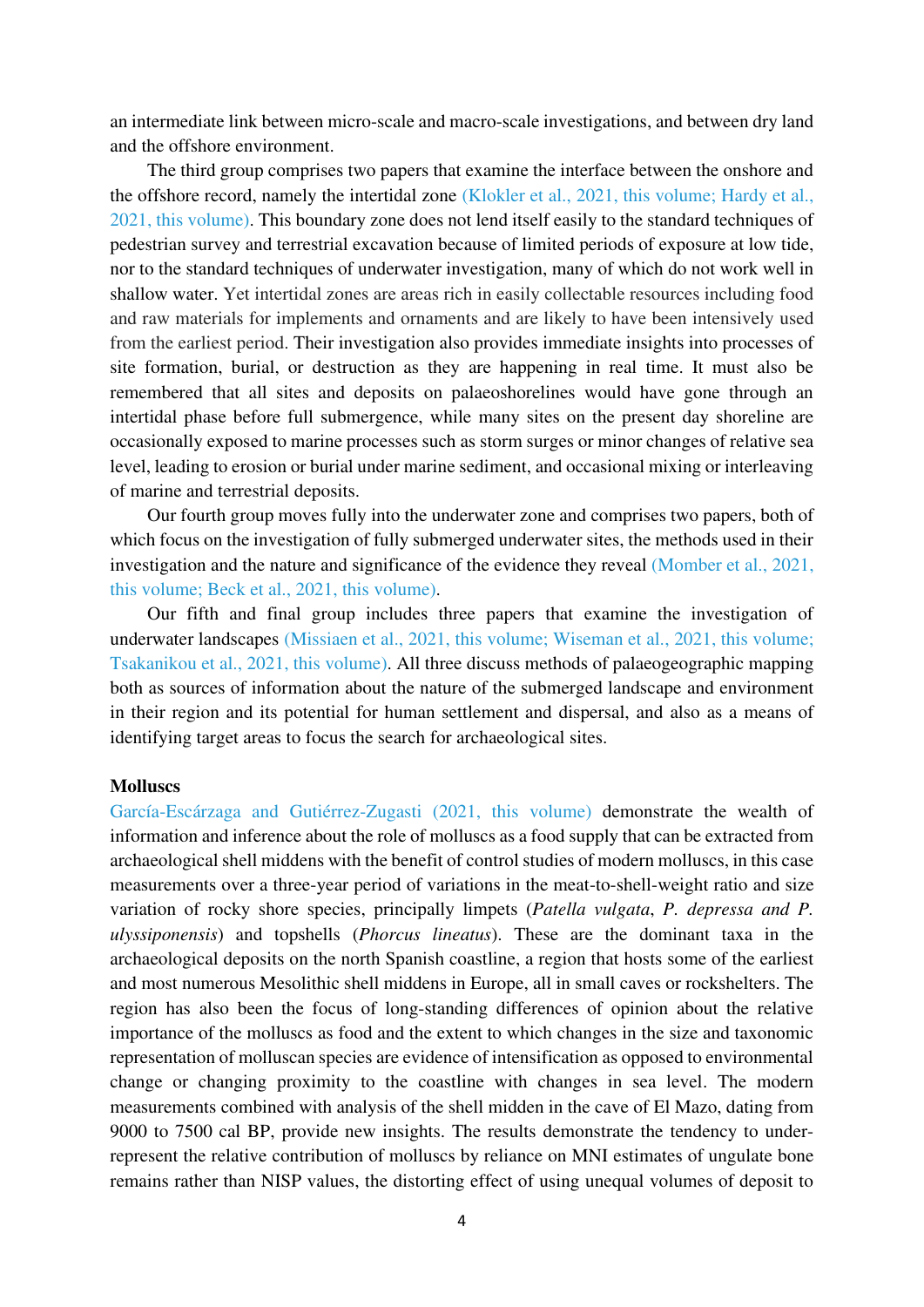compare quantities of shells and bones, evidence of the effects of cooking on the estimation of meat yields, and the demonstration that the shift over time to molluscs that grow in the lower intertidal zone involved a shift to a less profitable source of food because of lower-meat-toshell ratios, thus strengthening the case for intensification as a significant variable in the interpretation of time trends in these Spanish shell middens.

Hausmann et al. (2021, this volume) take up the theme of the role of the molluscs in the huge concentration of shell middens on the Farasan Islands of the southern Red Sea, accumulated between 7400 and 4800 cal BP. Here a single gastropod species, *Conomurex fasciatus*, is the dominant taxon. Like the previous paper, interest here is in finding evidence of human impact and possible intensification. Using a large data on variations in shell size from shell mounds in different locations, the authors show that there is no trend to size decrease over time. Rather, there are differences in shell size between different shorelines, which they demonstrate are linked to different ecological conditions for molluscan growth in different areas. Given the very large quantities of this species collected as food over many hundreds of years, the authors conclude that this is a resilient and reliable food resource, and one that would therefore have been of great importance in arid climates and for populations dispersing around the coastlines of the Arabian Peninsula during Pleistocene pulses of human expansion out of Africa.

#### **Shell Middens**

The first pair of articles in this group (Zangrando et al., 2021, this volume; Allely et al., 2021, this volume) examine in detail the internal structure, rates of accumulation, and processes of formation and deformation of individual deposits

These two articles have important points in common. Both are interested in unravelling the temporal dimension of shell deposits, that is the detail of how shell deposits accumulate taking account of such variables as re-use of surfaces, periodic cessation of shell deposition, variation in rates of accumulation within a single deposit, input of materials other than shells, and post-depositional degradation or other changes in composition. In short, they both treat shell middens as the composite outcome of a variety of anthropogenic, biogenic and geogenic processes. Both use a sedimentological approach, although they use the terms in slightly different ways. Both highlight rates of shell fragmentation as a significant and informative variable and illustrate different methods of measuring it. Both note the inadequacy of radiocarbon dates to capture these more subtle temporal variations, and the specific problem of using Bayesian analysis of multiple dates, namely that it assumes a linear rate of accumulation, an assumption which is demonstrably inappropriate for the deposits they analyse.

Zangrando et al. (2021, this volume) use what they describe as a tapho-chronometric approach to analyse bulk samples from a shell midden sequence at the site of Heshkaia 35 in Tierra del Fuego with a date range of 653–497 cal BP. They use different degrees of bone weathering as a relative chronological tool, and analysis of particle size (< 1 mm), organic content, and rates of shell fragmentation to unravel variations in rates of accumulation within the deposit. The results demonstrate a significant difference between the lower part of the deposit with a faster rate of accumulation than the upper deposit. As they point out, such variations can skew the quantitative comparison of shells and ungulate bones to estimate relative dietary contributions; a low rate of shell accumulation will bias the comparison in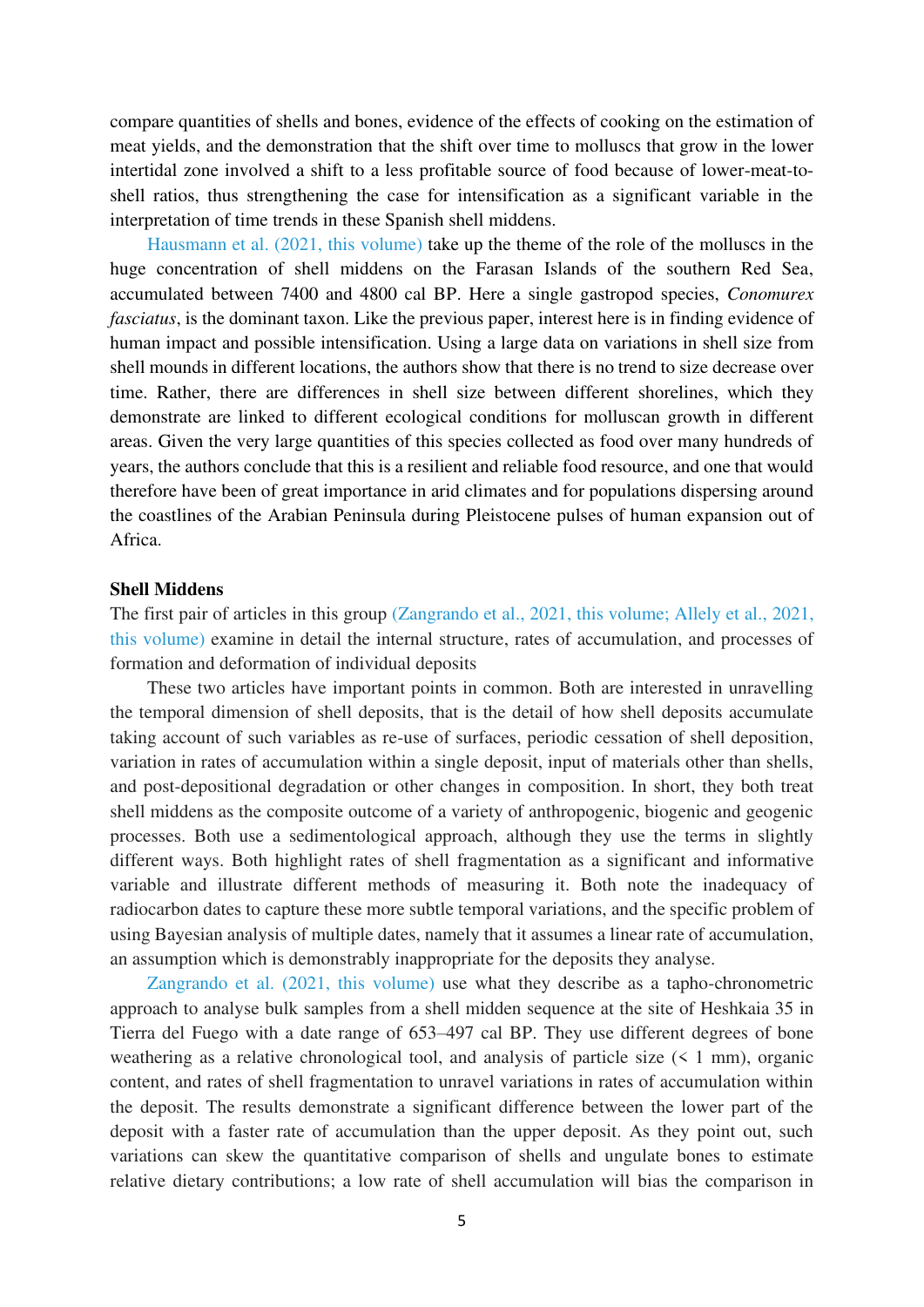favour of the ungulates, a high rate of shell accumulation the reverse, regardless of the original pattern. This amplifies issues of dietary analysis discussed by García-Escárzaga and Gutiérrez-Zugasti (2021, this volume).

Allely et al. (2021, this volume) use a similar approach in the comparative analysis of bulk samples from two shell mounds in widely different contexts, one in the Farasan Islands, the same group discussed earlier by Hausmann et al. (2021, this volume), and another in the Weipa group of shell mounds in the Cape York Peninsula of northern Australia. The comparison of such disparate examples is deliberate, intended to focus on the biotic and abiotic processes that influence the formation and deformation of deposits regardless of cultural context. For the authors, the unit of analysis is the individual clast rather than the mound, and involves the identification of all materials in the size range 1 mm to 90 mm The results demonstrate that a large proportion of the midden consists of materials other than shells, and that the rate of shell fragmentation varies through the deposits and between the two most common molluscan species *Marcia hiantina*, and *Tegillarca granosa*, with differential post-depositional movement of different-sized fragments through the stratigraphic column. The authors conclude that mounds are in a state of continuous transformation involving progressive accumulation, transformation and differential vertical movements of individual materials, and postdepositional alterations both during the use of the site and after its abandonment, including progressive degradation, compaction, and long-term shrinkage of the overall deposit.

These sedimentological approaches underline the fact that shell mounds are not fixed entities with variable properties that can be translated directly into variations in the behaviour of the people who created them. Rather, they are deposits subject to a variety of differential and ongoing formation and deformation processes that need to be understood before reliable behavioural and cultural inferences can be made. The limitation of these micro-scale analyses is that they are applied to bulk samples that represent only a tiny proportion of the deposit in an individual mound in areas with hundreds or even thousands of such sites. The time and labour required to apply such an approach to a larger comparative sample of sites and deposits would be considerable. Nevertheless, the taphonomic insights supplied by such micro-scale analyses have important implications for the interpretation of midden deposits and their contents at larger scales of investigation and highlight confounding variables that could compromise cultural and behavioural interpretations of intra-site and inter-site variability.

The second group of articles look at shell-midden deposits in a wider geographical and comparative setting. The first, by Dupont and Marchand (2021, this volume), examines the history of investigations at another of the classic Mesolithic shell-midden groups in Europe, the shell-midden 'necropolises' on the Atlantic coast of Brittany in north-west France. Though there are only 5 sites, and all are relatively small, they are famous for the detailed analyses of the human burials at the sites of Hoedic and Téviec almost a hundred years ago. The authors detail how interpretations have changed during the 20th century as preconceptions about Mesolithic coastal hunter-gatherers and developments in analytical methods and concepts have evolved. Recent excavations at the shell midden of Beg-er-Vil with a comprehensive sieving programme have revealed a large variety of exploited species including mammals, fish, birds, marine molluscs and other intertidal resources including crabs, and shells collected for ornamental purposes, with an emphasis on marine resources, most probably indicating yearround occupation.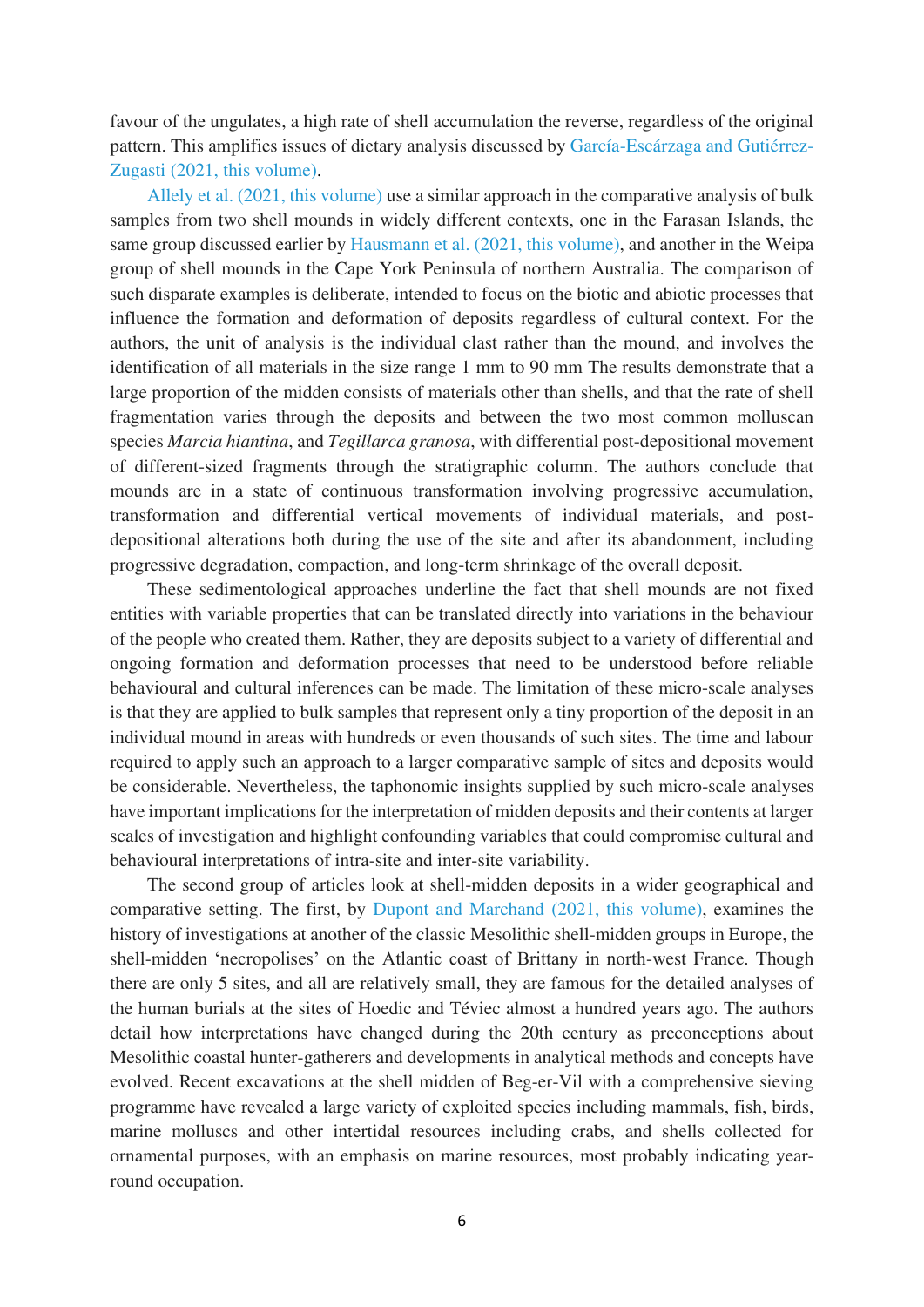The results also highlight some important conclusions about formation processes. The first is that the shell deposits are not a discrete site type but just one of a range of deposits forming a site complex that includes hearths, pits, human burials, and remains of dwelling structures. Another significant fact is that the sites owe their preservation largely to burial under a protective capping of dune sand and that they have been exposed to discovery, and in some cases destroyed, by marine erosion, leading to speculation about how many more sites may have been lost because of erosion of the present shoreline, to say nothing of sites on nowsubmerged palaeoshorelines. A third point is that some of these shell deposits are in a fragile state of equilibrium because of high levels of acidity, which is causing progressive loss of shell material, a process of 'self-digestion' as the authors put it, which recalls the conclusions of Allely et al. (2021, this volume) about long-term processes of post-depositional alteration and degradation.

Turning to broader comparative studies of shell midden distributions, Parkington et al. (2021, this volume) examine the shell middens on the Cape coast of South Africa, and specifically the phenomenon of 'megamiddens'. Shell middens occur throughout the Holocene period in this region but the megamiddens form a distinctive episode between 3000 and 2000 cal BP. The sites are unusually large, up to  $10,000 \text{ m}^3$ , and relatively few, dominated by a single mollusc species, the black mussel (*Choromytilus meridionalis*), with a limited content of other cultural or faunal material. Using a transport-distance model that takes account of the high shellto-meat-weight ratio of live molluscs, the authors interpret the megamiddens as specialised processing sites located on the immediate shoreline to heat the mussels, remove the shells and dry the meat for transportation and consumption elsewhere and at other times. They support this interpretation through comparison of cultural contents with other types of midden deposits from earlier and later periods and stable isotope palaeodietary analysis of human remains. Similar patterns have been identified in other parts of the world, in the Farasan Islands of the Red Sea (Hausmann et al., 2019), and in the Saloum Delta of West Africa (Hardy et al., 2016).

The authors suggest that the limited time depth of the megamiddens may be related to minor changes in relative sea level that created a short-lived 'window of opportunity', exposing unusually extensive intertidal rocky platforms – the preferred habitat of the black mussel – and therefore great potential abundance of mussels that both facilitated and demanded mass processing on the shoreline. Changes in the socio-economic configuration of settlement and land use in response to other factors could also be involved. Others, notably Jerardino (2012), have drawn attention to greater variety in the contents of middens during the 'megamidden millennium' and advocated the alternative hypothesis that the megamiddens are evidence for an episode of human population growth and resource intensification (see also Jerardino (2020), and Parkington et al. (2020), for further comment on these alternatives).

Ritchison et al. (2021, this volume) address similar issues with respect to the differential distribution of shell-ring deposits on the SE Atlantic coastline of Georgia during the Late Archaic period. These are some of the largest and spatially most complex shell-mound deposits in North America. They date between 5000 and 3800 cal BP and represent the earliest villages in the eastern woodlands of the USA, with evidence of year-round occupation associated with communal feasting. However, they appear to have been abandoned after 3800 cal BP, which has been attributed to a minor drop in sea level causing reduction in the supply of oysters (*Crassostrea virginica*), the principal source of mollusc food, though non-shell-bearing sites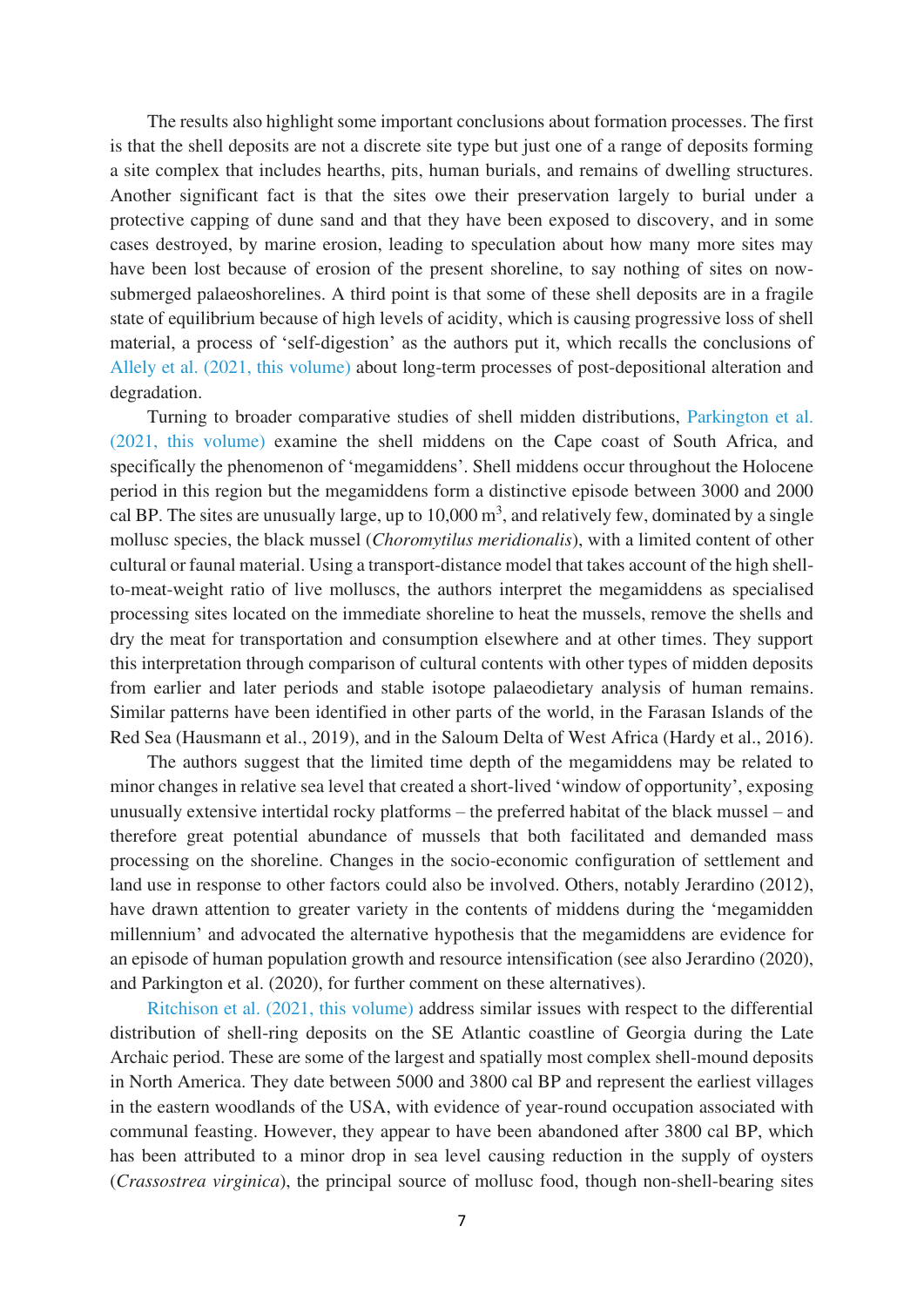persisted into this later period. Using test excavations at a range of sites and the density of ceramics as a proxy for settlement intensity, the authors show that the non-shell-bearing sites, though indicating slightly lower settlement intensity, have similar spatial complexity to the shell-ring sites, and other evidence showing the continuity of ceremonial feasting adapted to the different ecological conditions in this later period.

An interesting point to emerge from this analysis is the tendency for large shell mounds to attract disproportionate interest and socioeconomic significance in interpretation because of their high visibility in the landscape. This underlines the point made by other authors in this section, that shell middens are not necessarily a discrete and distinctive type of deposit or site, but rather one element in a range of deposits that vary in the amount of shells present, a range of variation that does not correlate in any simple manner with cultural or socioeconomic variables. A second point is the potential significance of changes in coastal geomorphology that alter the availability or abundance of the mollusc supply, recalling the situation proposed by Parkington et al. (2021, this volume). An additional variable in the Georgia case is that a subsequent slight rise in sea level may have added an additional confounding variable because of differential erosion or submergence of sites on some stretches of the coastline (see also Cook Hale et al. (2021)).

#### **Intertidal archaeology**

Brazil is famous for its *sambaquis*, massive shell mounds located mostly in the south of the country. These include some of the largest shell mounds by height and volume known anywhere in the world and have attracted the greatest archaeological attention (Gaspar et al., 2008). Klokler et al. (2021, this volume) turn attention to the north-east coastline of Brazil where shell middens are fewer and smaller in size, a difference generally attributed to greater levels of site destruction and fewer available molluscs. Their particular focus is a stretch of coastline with coastal sites dating to the 16th and 17th centuries AD. The first is Saco da Pedra, which may also have an earlier 2000-year-old component. It consists partly of an intact shell midden deposit and partly of re-deposited material in the intertidal zone. The second site, Cunhambebe, of similar date, is known only from re-deposited material in the intertidal zone. The erosion of these sites reflects a dynamic coastline undergoing rapid geomorphological change, with erosion exacerbated in the case of Saco da Pedra by nearby building construction.

Despite the evidence of disturbance and destruction, these sites provide important additional data that would not otherwise be available, including ceramics that link these sites to traditions in the Amazonian hinterland and further south along the Brazilian coast and to movements of peoples between these different regions. More dramatically, the substantial erosion of Saco da Pedra has exposed evidence of a 'workshop' for producing shell artefacts, the first of its kind in Brazil, with the artefacts made from the goliath conch (*Labaturs goliath*), a large gastropod. Other finds of partially or fully submerged shell-midden deposits have been reported elsewhere along the Brazilian coastline, and the results from the two intertidal sites reported here focus attention on the need to explore more fully the offshore and underwater landscape.

Hardy et al. (2021, this volume) describe work on the shorelines of north-west Scotland, mostly in locations that are offshore islands today. The interaction between isostatic uplift and global sea-level rise has produced a complex and quite localised pattern of variations in relative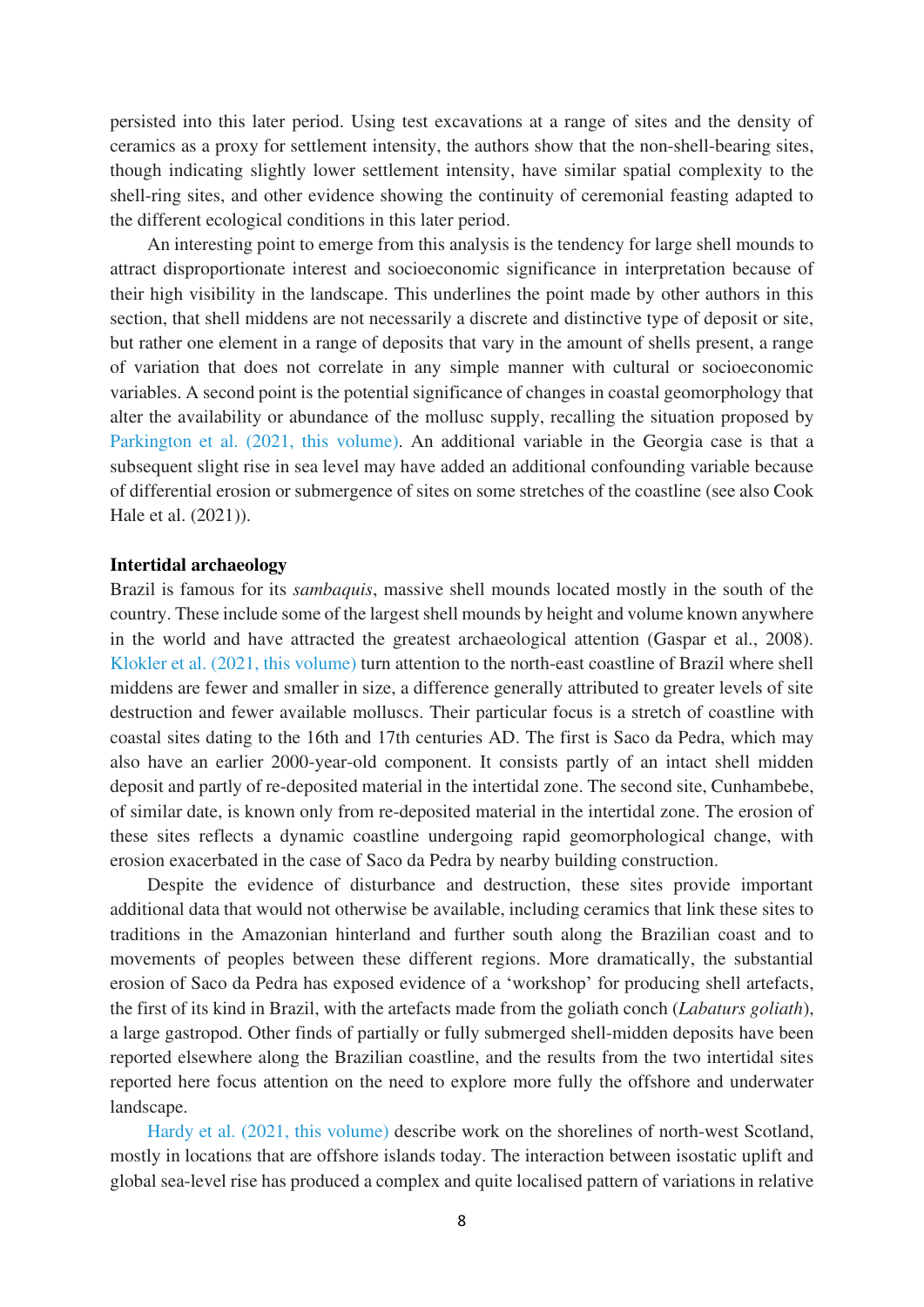sea-level in this region, with some early shorelines of Late Glacial date above present sea level and other shorelines and extensive areas of land now submerged. Existing sites at Lussa Bay, Clachan Harbour and Lub Dubh Aird comprise many hundreds of worked lithics on beaches or in intertidal settings. Many show evidence of water-rolling and disturbance. Nevertheless, some could be of Late Glacial date according to typological criteria and are therefore of great potential importance as evidence for earliest human entry into Scotland, and therefore of earliest human expansion to the north-western limits of continental Europe. Two new discoveries on the Isle of Skye are an assemblage of worked lithics in sharp condition found beneath raised cobble-beach deposits at South Cuidrach, and circular stone structures in the lower intertidal zone at Sconser. Both are scheduled for more detailed investigation.

These finds are mostly the result of chance discoveries, sometimes because of temporary exposure by marine erosion of material previously sealed and protected beneath marine sediment. Projects in the wider region based on predictive modelling of likely underwater locations for preservation of archaeological material using bathymetry and palaeogeographic reconstructions of the submerged landscape have so far failed to discover any sites. The authors suggest that monitoring of beaches and intertidal zones for exposure of lithic artefacts may be a more productive clue to the location of offshore sites in deeper water, since water-rolled artefacts could have been disturbed and washed ashore from more deeply submerged locations nearby.

Both these articles demonstrate the insights that can be gained from intertidal and shoreedge material into what might happen to archaeological deposits exposed to erosion on a shoreline undergoing inundation by sea-level rise, with dispersal and redeposition of some deposits and protection of others. Both show that despite these disturbances and destructive tendencies, the resulting material has the potential to provide new types of evidence. More importantly, these intertidal studies focus on the offshore landscape and the probability of finding more materials from earlier periods and at greater depth. They also highlight the value of pedestrian surveys of shorelines for clues of a similar nature. In many parts of the world, there are thousands of kilometres of shoreline yet to be surveyed with an archaeological eye. Continuous monitoring with repeat visits over a period of years to promising intertidal localities is also likely to be necessary and to prove rewarding, given the episodic nature of burial and exposure of material on the shoreline. Many of the most famous underwater sites in Europe were first brought to the attention of archaeologists because of finds periodically exposed and observed at low tide, thanks to repeated visits over a period of years, notably in Israel (Galili et al., 1993, 2020) and Denmark (Astrup et al., 2021; Bailey et al., 2020b).

### **Underwater Sites**

The two articles in this section move more fully into the underwater zone and to more detailed methods of underwater investigation and the nature of preservation at underwater sites. Momber et al. (2021, this volume) provide an update on the well-known Mesolithic site of Bouldnor Cliff. The site was originally discovered over 20 years ago when divers, following up on stone tools dredged up by a local fisherman, explored the seabed offshore of the Isle of Wight in southern England and noticed artefacts eroding out of an underwater cliff where submarine currents were cutting a channel into a bench of submerged peat. Since then, continued submarine erosion together with underwater excavation by divers has generated a large body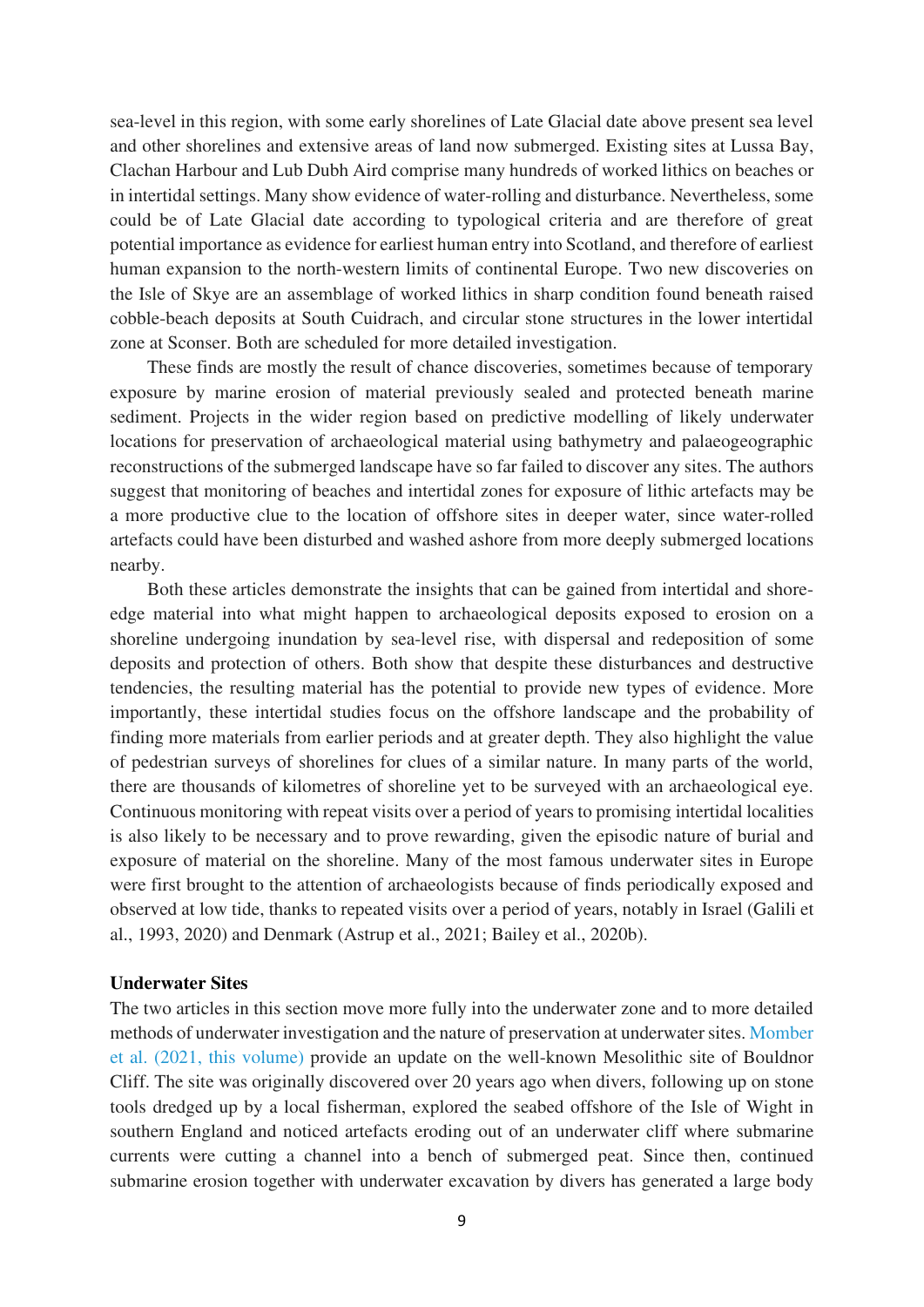of material 12 m below present sea level and dated to about 8000 cal BP. The finds include flint artefacts and an unusual collection of organic materials including a large assemblage of worked wood, interpreted by the authors as the remains of wooden platform-like structures and perhaps evidence for boat construction, cordage made from twisted plant fibres, and DNA traces of cultivated wheat in a sealed sedimentary context.

Like the famous underwater sites of Denmark and Germany, the Bouldnor finds do not represent a settlement area of domestic activities and dwellings as conventionally understood, but rather the remains of activities carried out at the shore edge where some materials from settlements on dry land have been discarded into adjacent shallow water with soft bottom sediments, and rapidly encased in anaerobic conditions (Bailey et al., 2020b; Joens et al., 2020). The Bouldnor finds push back in time the earliest evidence for wood-working techniques and the presence of cultivated wheat in England to dates over 2000 years earlier than previously recognised. They also indicate seaborne connections along coastlines and waterways with the European mainland before Britain was finally separated from the continent by sea-level rise. The authors also suggest that submerged peat with sections exposed by submarine channels is the type of deposit which might offer the best prospects for the discovery of similar archaeological materials at greater depth and further offshore in the North Sea.

Beck et al. (2021, this volume) re-visit the pioneering work carried out in the 1970s and 1980s in the Bay of Kiladha in southern Greece, offshore of the Franchthi Cave with its wellknown sequence of Upper Palaeolithic, Mesolithic, and Neolithic remains. As often, interest in the offshore landscape was originally prompted by remains on the shoreline, in this case remains of stone structures at the foot of the cave. This in its turn stimulated acoustic survey to map the submerged landscape and coring of offshore sediments. The results produced a wealth of information about the topography of the palaeolandscape and the changing configuration of palaeoshorelines and molluscan habitats with rising sea level. The cores revealed evidence of Neolithic cultural and ecofactual remains in several localities, preserved under 1.5–6 m of marine sediment in water depths of 3–10 m a few hundred metres offshore. These investigations were well ahead of their time, and there was no follow up until new work resumed with the present team in 2012.

Using improved remote sensing techniques, gravity cores, percussion-driven piston cores that reached a maximum depth of ca. 6 m below the seabed, and diver-based underwater excavations, the authors have produced a more detailed reconstruction of the submerged topography in the Bay and recovered new evidence of cultural remains from five of the cored localities, indicating at least two new areas of probable underwater Neolithic settlement. They also identified and excavated remains of a substantial walled Bronze Age structure in shallow water close inshore that had not previously been identified. Of particular interest is the amount of cultural material including diagnostic potsherds recovered from narrow-diameter cores and the number of localities where coring revealed such evidence. The new work used highresolution bathymetry and sub-bottom profiling for improved maps of the seabed and subsurface sediments respectively. An innovative feature was the use of electrical resistivity tomography, capable of providing high resolution imagery of subsurface sediment layers and rectilinear anomalies clearly indicating traces of stone structures. This article introduces techniques of remote sensing more extensively deployed in the final group of articles.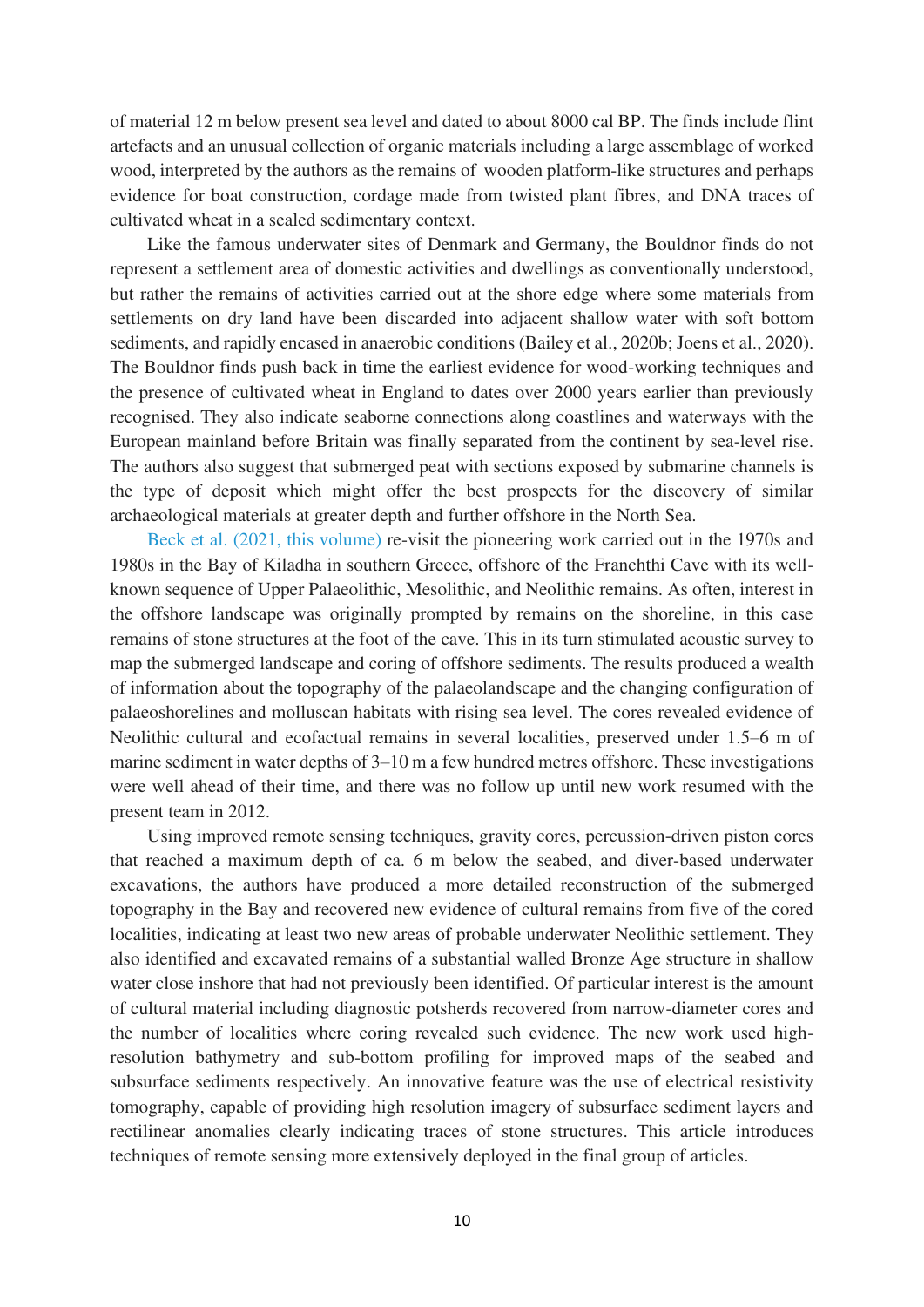#### **Submerged landscapes**

The first article in this group by Missiaen et al. (2021, this volume) discusses new investigations in the North Sea, a region famous for creating the term 'Doggerland', named after the Dogger Bank in the central North Sea basin (Coles, 1998). The North Sea has also witnessed very significant underwater discoveries during the past decade or so, notably reconstructions of late Pleistocene and early Holocene submerged landscapes using 3D seismic data collected by the hydro-carbon industry (Gaffney et al., 2007, 2009), the discovery of underwater Mesolithic sites during expansion of the Port of Rotterdam (Moree and Sier, 2015), and the recovery of Middle Palaeolithic flint artefacts at least 200,000 years old, fauna and palaeoenvironmental data in stratified and dateable sediments, 18–35 m beneath modern sea level at the A240 site, following recovery of a hand axe by commercial gravel extraction (Tizzard et al., 2014, 2015). These projects highlight the results that are possible in collaboration with offshore industries. New work with dedicated research vessels and equipment is now being carried out in the Dogger Bank region (Gaffney et al., 2017; Hepp et al., 2017).

This article examines the Brown Bank, one of several areas in the southern sector of the North Sea that have generated large quantities of Pleistocene fauna, flint artefacts and occasional human remains dredged up by trawler fishing over many decades. Brown Bank is now 85 km offshore of the English coast and some 20 m below sea level. Originally it would have formed a low hill surrounded by alluvial plains and marshes.

The study reported here is a good example of the techniques and technologies involved in the use of fully crewed research vessels suitable for offshore work in deeper water. In this case, the team used different types of acoustic equipment, vibrocorers capable of recovering cores of sediment as much as 4 m long from seabed deposits, and the use of a dredge for grab samples. Abundant evidence of charcoal, wood and unworked flint was recovered from peat layers dating to 9980 cal BP, and actual worked flints were recovered by dredging in an area further to the north. One technical point brought out clearly by this study is the trade-off between depth of penetration and spatial resolution in the use of acoustic signals of different frequencies to probe beneath the seabed surface. The best results with decimetre resolution were achieved with ultrahigh-resolution frequencies in the upper few metres of deposits on the seabed, whereas lower resolution frequencies with greater depth penetration are useful for broader-scale survey. Another point emphasised in the results is the attractions of peat deposits as likely targets for recovering cultural material, especially where they have been partially exposed by channel erosion, recalling the context of the Bouldnor finds.

Wiseman et al. (2021, this volume) examine a very different situation in Australia. Unlike Europe, there is no pre-existing body of underwater finds, and no tradition of underwater archaeology apart from the investigation of shipwrecks and other features of the European era. Moreover, large areas of continental shelf, notably in the project region, are sediment-starved, unlike the North Sea, which is a sediment sink because of the large rivers draining into it. Finds on the seabed are therefore likely to be lag deposits with stone artefacts sitting on the surface, posing considerable challenges for dating and reconstruction of palaeoenvironmental context. On the credit side, there are coastal caves on offshore islands in the region with long sequences (Veth et al., 2007, 2017). Like coastal caves in other parts of the world, including the Franchthi Cave discussed earlier, the cultural sequences extend back into the early Holocene and late Pleistocene with clear evidence for the use of the now submerged landscape and a progressive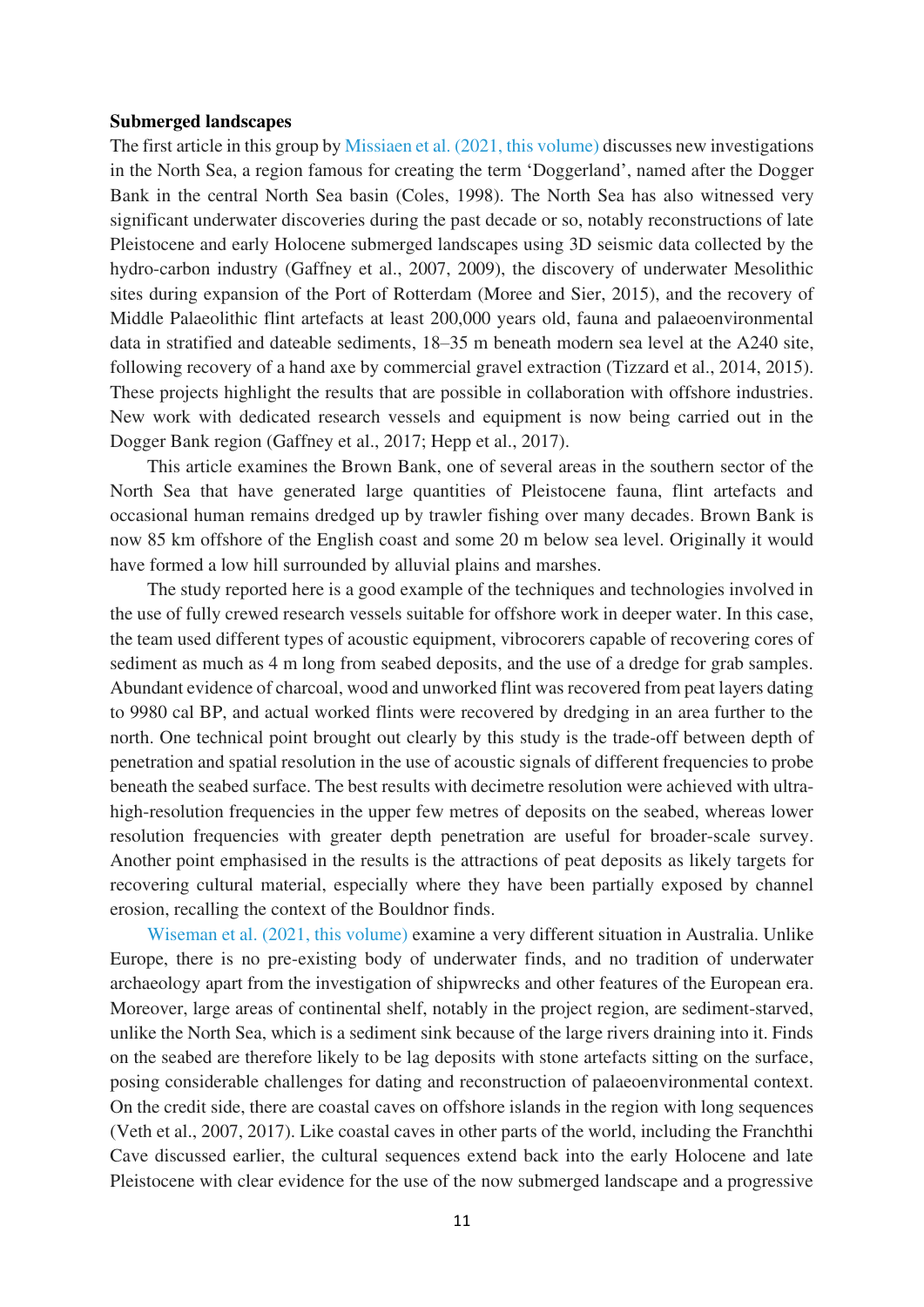increase in marine indicators as sea-level rose and the shoreline moved progressively closer.

The approach adopted is based on two lines of enquiry: a qualitative predictive model using archaeological sites on the present-day land surface and their geomorphological associations to create expectations about likely underwater features and preservation conditions; and a multi-scalar approach to the reconstruction of the submerged land surface, using a combination of open-source satellite imagery, LiDAR, local acoustic and bathymetric survey, drop cameras, drone photography, and diver investigation of specific features. The use of bathymetric and topographic LiDAR is a notable innovation, providing a rapid and seamless digital elevation map over large areas across the land-sea boundary to water depths of 10 m.

The result was the discovery of a number of promising features of potential cultural significance, two of which comprised stone tools, one associated with a former freshwater spring at a depth of 14 m below present sea level, the other a large collection of stone artefacts in the shallow subtidal zone. So far, only minimum dates can be assigned, based on the date when the sites were finally covered by sea level rise. The project provides a good example of an integrated approach to landscape mapping and purposeful archaeological site survey, rewarded by the successful discovery of archaeological material. This 'Australian model' as the authors describe it clearly has great promise for future investigations in the project region, for other coastlines in Australia and beyond, and for investigation of more deeply submerged areas.

The final article by Tsakanikou et al. (2021, this volume) moves out onto the largest geographical scale, looking at the Aegean Basin as a whole. This is an important zone for hominin dispersals between Africa, the near East and Europe. It has also been the focus of claims for very early examples of seafaring ability (Ammerman and Davis, 2013, 2014). Today, this is a marine basin dotted with numerous islands. However, the tectonic history of the region has resulted in long-term subsidence, which has amplified the effects of eustatic sea-level rise in drowning very extensive areas of previously exposed territory. In earlier periods of Pleistocene low sea-level, the Aegean Basin was virtually a continuous land mass dotted with lakes and traversed by rivers. As a side effect, it is worth noting that these dramatic changes in palaeogeography would have substantially reduced or removed sea-distances between islands and their nearest continental land mass, with obvious implications for the assessment of early seafaring abilities.

The authors draw attention to the significance of this region as an attractive terrestrial landscape for settlement and offering easy pathways of population dispersal between Asia and Europe, especially during earlier periods of the Pleistocene. Their approach uses broad-scale information on bathymetry and geology, and concepts of complex topography and methods of measuring topographic roughness, to give greater precision to maps that identify potentially attractive regions for large mammals and their human hunters and pathways of dispersal at different periods of the Pleistocene and different stages of the sea-level cycle. A 'suitability model' drawing on these sources is developed with a particular emphasis on water resources and outcrops of volcanic rocks as sources of raw material for stone-tool manufacture. The results suggest at least two trans-Aegean corridors of dispersal as well as more attractive opportunities for settlement and dispersal around the edges of the Basin when more land was exposed than today. By defining potentially attractive target regions, the method provides a first step towards identifying smaller target areas for more focussed investigation with higher resolution methods of survey and landscape reconstruction.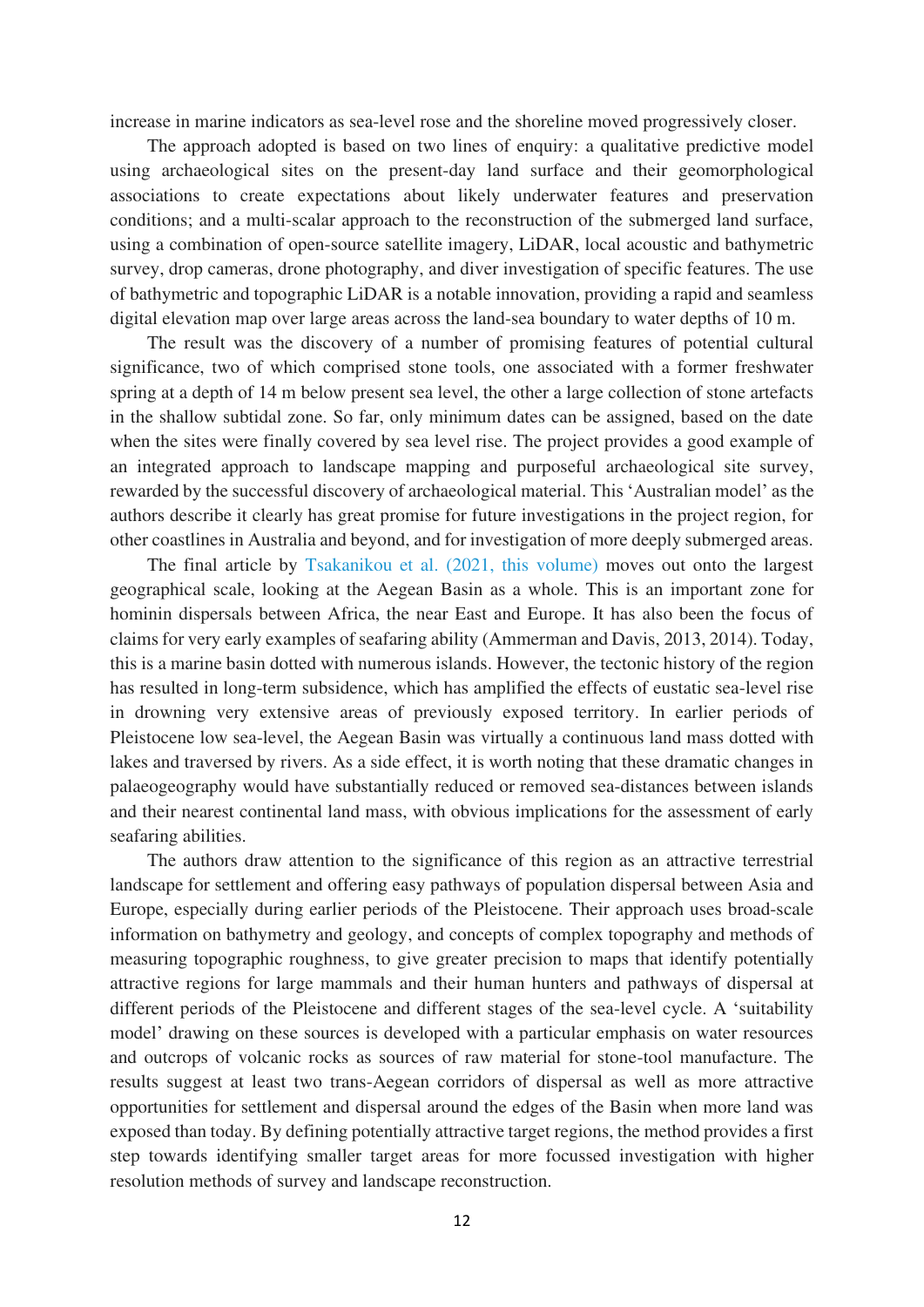These three articles, together with the work of Beck et al. (2021, this volume) in the previous section, provide a useful illustration of the range of concepts, techniques, and technologies currently in use in underwater investigations. They also illustrate the relationship between the geographical scale of investigation and the resolution of the results. The Brown Bank study covered the smallest area, approximately 100 km<sup>2</sup>, and was able to deploy remote sensing methods of very high resolution, resulting in detailed identification of environmental features and their localised distribution and discovery of archaeological material. The Western Australia case study began initially with an area of  $1200 \text{ km}^2$ , though investigation stepped down to more localised areas as the survey work progressed, ultimately recovering individual artefacts from underwater locations. The Aegean case study is concerned with an area of 200,000 km<sup>2</sup>, and discovery of archaeological sites was not expected or realised at this scale. Each of these scales offers different opportunities for investigation, addresses different questions, and requires different approaches and techniques. All are contributing new knowledge about human landscapes that are now submerged, and all have resulted in the discovery of new underwater archaeological sites or provided the framework for future discoveries.

## **Conclusion**

The articles in this Special Issue highlight the range of new methods, issues and ideas that are now being applied to the archaeology of coastlines both above and below modern sea-level. What of the connections between these two realms of investigation?

On the landward side, investigation has the advantage of a long history of study, large numbers of shell middens with all the advantages they offer of easy visibility in the landscape, easy accessibility, and relatively good conditions for the preservation of dateable sequences of cultural and bioarchaeological data. They also offer opportunities for comparative analysis of site locations and contents, including coastal sites that lack shells, and the investigation and interpretation of socioeconomic trends in subsistence and settlement mobility. Underwater investigation is at a much earlier stage of development, and that is obvious both from the smaller number of underwater finds and sites so far discovered, the slower pace of underwater survey and site discovery, and its more elaborate technical requirements. Nevertheless, new underwater sites are now being found through purposeful survey, together with increasingly detailed reconstructions of the wider palaeoenvironmental and palaeolandscape context. The steady accumulation of new discoveries is not only demonstrating human presence on the continental shelf in areas that were previously a blank on the archaeological distribution map. They are also producing new types of evidence, such as organic remains and woodworking techniques of a type not recovered on terrestrial sites or only at later dates. Underwater shell middens, however, are rare or elusive, and underwater investigations more generally have so far yielded relatively little data with which to pursue more detailed questions about subsistence economy, social organisation, or other aspects of cultural life.

We identify two themes that stand out as being of significance across the boundary between on-land and underwater investigations. The first is the question of formation processes and the taphonomic history of archaeological deposits. Since the foundational literature that established these concepts in archaeological discourse (e.g., Schiffer, 1987; Lyman, 1994), investigations have broadened out to embrace all the conditions that determine the differential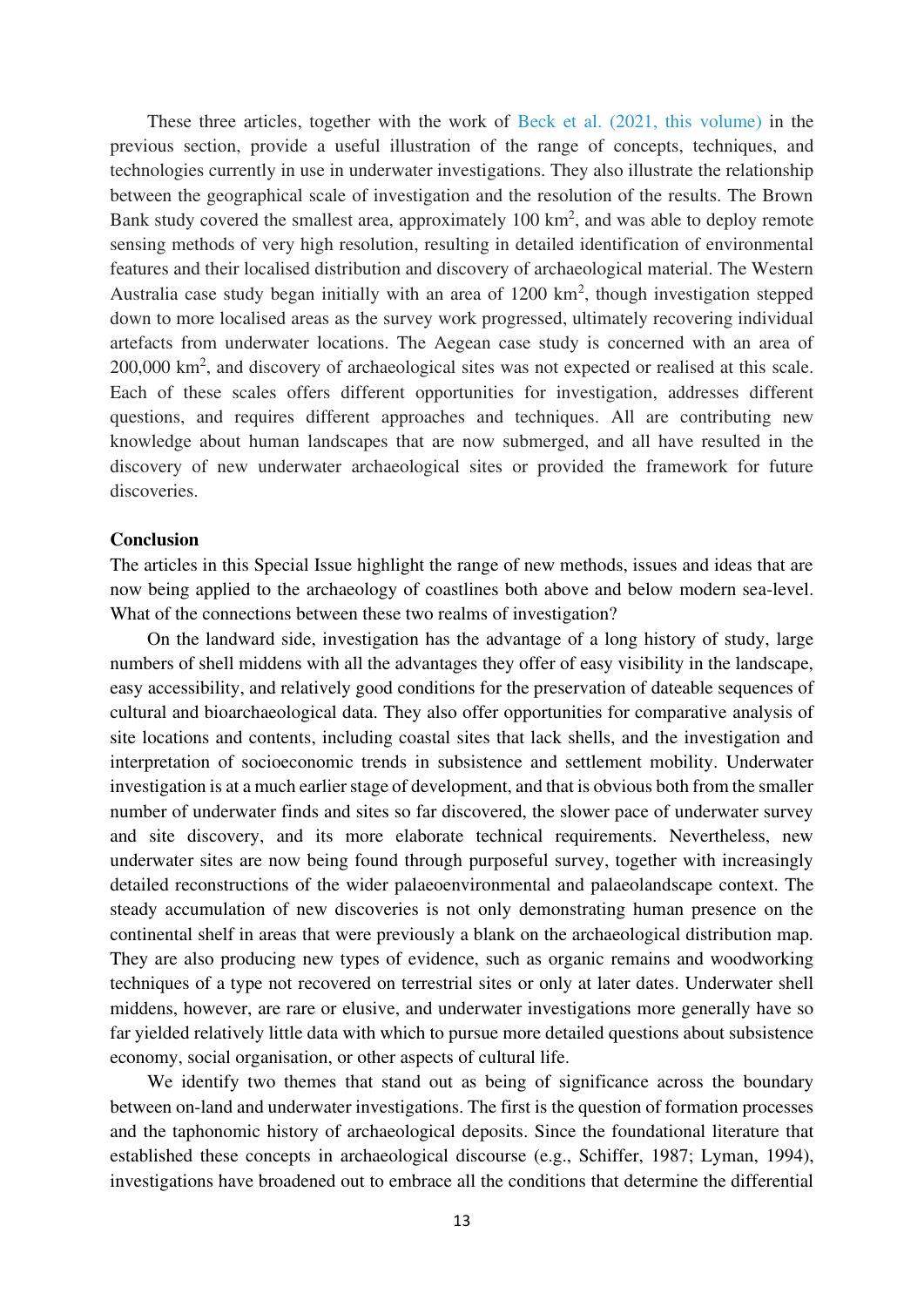accumulation, preservation, degradation, disturbance, visibility or destruction of archaeological sites and their contents. The nature of these conditions and their potential confounding effects on interpretation is a recurrent theme throughout this Special Issue, and the effects can range from changes in individual fragments of shell and sediment particles within midden deposits at the microscopic end of the scale, to changes in the preservation and visibility of archaeological deposits and landscape features in response to large-scale geomorphological changes at the macro-scale. Moreover, these processes typically involve both natural and cultural behaviours that are difficult to disentangle. Shell middens are a good example of this. The dominant physical constituent of the depositional matrix in shell middens is shells, which are natural objects, and their abundance is determined ultimately by ecological conditions. But the reasons why they accumulate in greater numbers and at a faster rate in some places and at some periods than others are a matter of cultural behaviour. A sedimentary matrix consisting of soil particles, typical of so many other types of archaeological deposits, often accumulates more slowly than the deposition of artefacts and food remains, resulting in 'time-averaged' assemblages. In shell middens, we often see the reverse effect, with the shells accumulating more rapidly than the artefacts or the faunal remains, leading to distortions in interpretation that need to be corrected for.

On the question of site visibility and destruction, it is generally assumed that disturbance or destruction is far worse under water than on land. But that is questionable. Sites on dry land are equally vulnerable to disturbance, burial, or erosion by climatically or tectonically induced processes of soil erosion, while the imprint of human land use and industrial development is probably much greater. One only has to think of the number of shell mounds on land that are known to have been destroyed by quarrying, agricultural activity or building construction. Equally, as on land, so under water, erosion is a finely balanced process including effects that may be both beneficial and destructive. On the one hand, erosion produces marine sediments that can bury archaeological deposits and thus remove them from view, but this also protects them. On the other hand, erosion can disturb and destroy, but the process of erosion, at least initially, exposes archaeological material to discovery. It is perhaps more obvious when working under water that a great deal has been disturbed or destroyed, but there are also high spots of unusual organic preservation in waterlogged sediments. These processes need to be investigated and incorporated into survey strategies and interpretations just as much on land as under water.

The second issue is the impact of sea-level change. That impact is, in the first place, the potentially destructive impact on archaeological sites because of marine erosion during and after inundation by sea-level rise. But that impact is increasingly relevant to archaeological material on the present-day coastline because of coastal erosion and renewed sea-level rise that is happening today and projected to continue in the coming century. The other impact of sealevel change is its impact on past populations, and that includes not only the increased pressure on space and resources when sea-level rose and drowned formerly inhabited landscapes, but also the opportunities for expansion into new territory afforded by exposure of new land when sea level retreated. These are questions of fundamental importance and interest to the understanding of the archaeological record and the interpretation of long-term trajectories of socioeconomic and evolutionary change. Answering them will require new information that integrates archaeological investigations both on land and under water.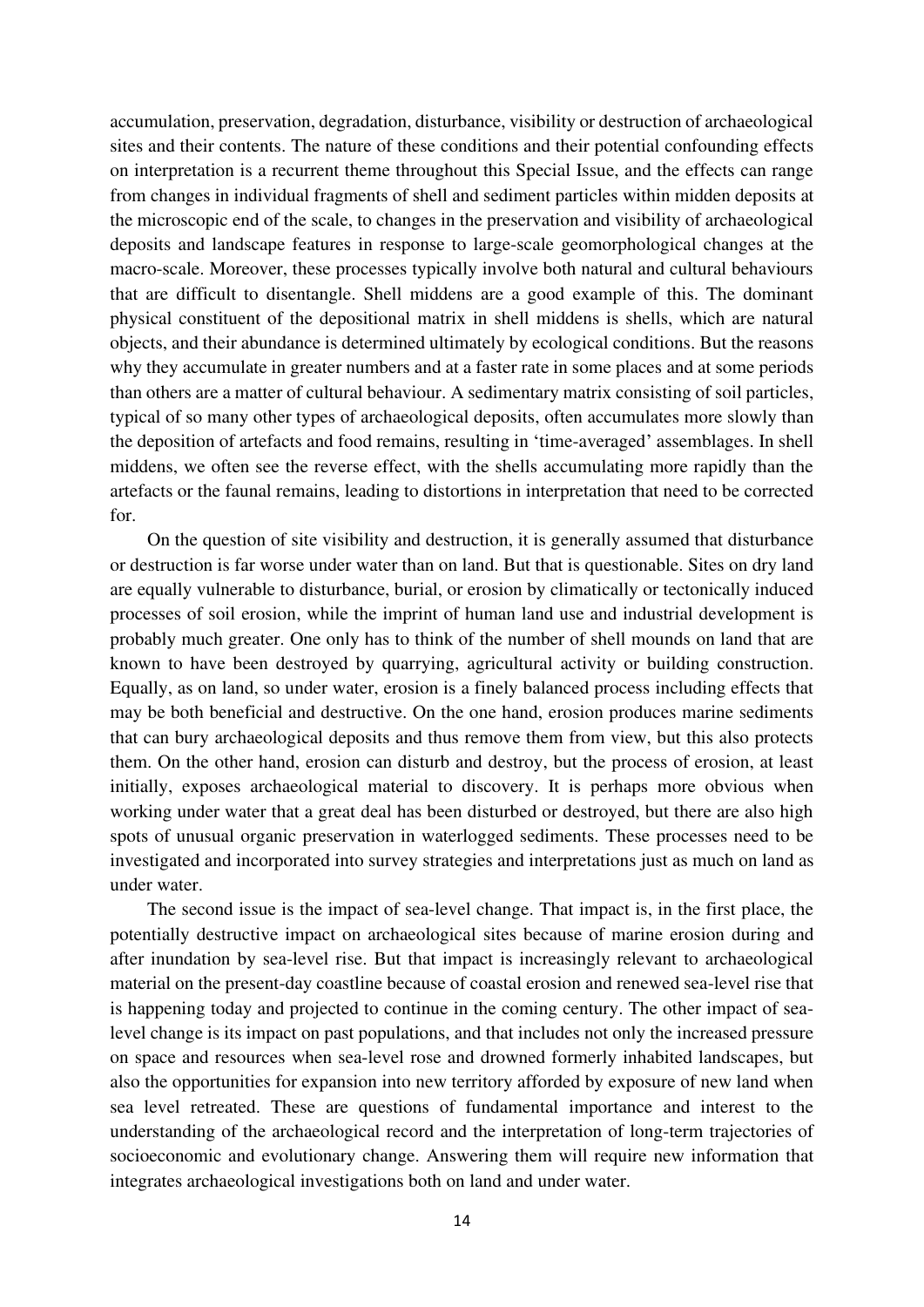## **References**

- Allely K, Holdaway SJ, Fanning P, Bailey G, 2021. Beyond consumption and discard: A comparative sedimentological analysis of two shell deposits from Albatross Bay, Australia, and the Farasan Islands, Saudi Arabia. Quat. Int. 584, <https://doi.org/10.1016/j.quaint.2020.12.002>
- Ammerman AJ, Davis T (eds), 2013. Island archaeology and the origins of seafaring in the eastern Mediterranean. Proceedings of the Wenner-Gren Workshop held at Reggio Calabria on October 19–21, 2012. Part One. Eurasian Prehistory 10
- Ammerman AJ, Davis T (eds), 2014. Island archaeology and the origins of seafaring in the eastern Mediterranean. Proceedings of the Wenner-Gren Workshop held at Reggio Calabria on October 19–21, 2012. Part Two. Eurasian Prehistory 11
- Anderson DG, Bissett TG, Yerka SJ, Wells JJ, Kansa C, Kansa SW, Myers KN, Demuth RC, and White DA, 2017. Sea-level rise and archaeological site destruction: An example from the Southeastern United States Using DINAA (Digital Index of North American Archaeology). PLOS One 12(11):0188142. https://doi.org/10.1371/journal.pone.0188142
- Astrup PM, Skriver C, Benjamin J**,** Stankiewicz F, Ward I, McCarthy J, Ross P, Baggaley P, Ulm S, Bailey GN, 2020. Underwater shell middens: Excavation and remote sensing of a submerged Mesolithic site at Hjarnø, Denmark. The Journal of Island and Coastal Archaeology 15(4):457–476. https://doi.org/10.1080/15564894.2019.1584135
- Astrup PM, Benjamin J, Stankiewicz F, Woo K, McCarthy J, Wiseman C, Baggaley P, Jerbić K, Fowler M, Skriver C, Bailey G, 2021, in press. A drowned Mesolithic shell-midden complex at Hjarnø Vesterhoved, Denmark and its wider significance. Quaternary Science Reviews
- Bailey GN, Hardy K, Camara A (eds), 2013. Shell energy: Mollusc shells as coastal resources. Oxbow, Oxford
- Bailey GN, Harff J, Sakellariou D (eds), 2017. Under the sea: Archaeology and palaeolandscapes of the continental shelf. Springer, Cham
- Bailey G, Galanidou N, Peeters H, Jöns H, Mennenga M (eds), 2020a. The archaeology of Europe's drowned landscapes. Springer, Cham
- Bailey G, Andersen SH, Maarleveld ThJ, 2020b. Denmark: Coastal landscapes submerged. In: Bailey G, Galanidou N, Peeters H, Jöns H, Mennenga M (eds), 2020a. The archaeology of Europe's drowned landscapes. Springer, Cham, pp 39–76
- Balbo A, Briz Godino I, Álvarez M, Madella M (eds), 2011. Shell midden research: An interdisciplinary agenda for the Quaternary and Social Sciences. Quaternary International  $239(1-2):1-170$
- Beck J, Koutsoumba D, Sakellariou D, Surdez M, Anselmetti F, Papadopoulos N, Morfis I, Panagiotopoulos I, Rousakis G, Oikonomou D, Simyrdanis K, Cantoro G, Argyriou A, Birchler Emery P, Krijnen A, Tsampouraki-Kraounaki K, 2021. Searching for Neolithic sites in the Bay of Kiladha, Greece. Quat. Int. 584, <https://doi.org/10.1016/j.quaint.2020.12.025>
- Benjamin J, Bonsall C., Pickard C, Fischer A (eds), 2011. Submerged prehistory. Oxbow Books, Oxford
- Bjerck HB, Breivik HM, Fretheim SE, Piana EL, Skar B, Tivoli AM, Zangrando AFM (eds),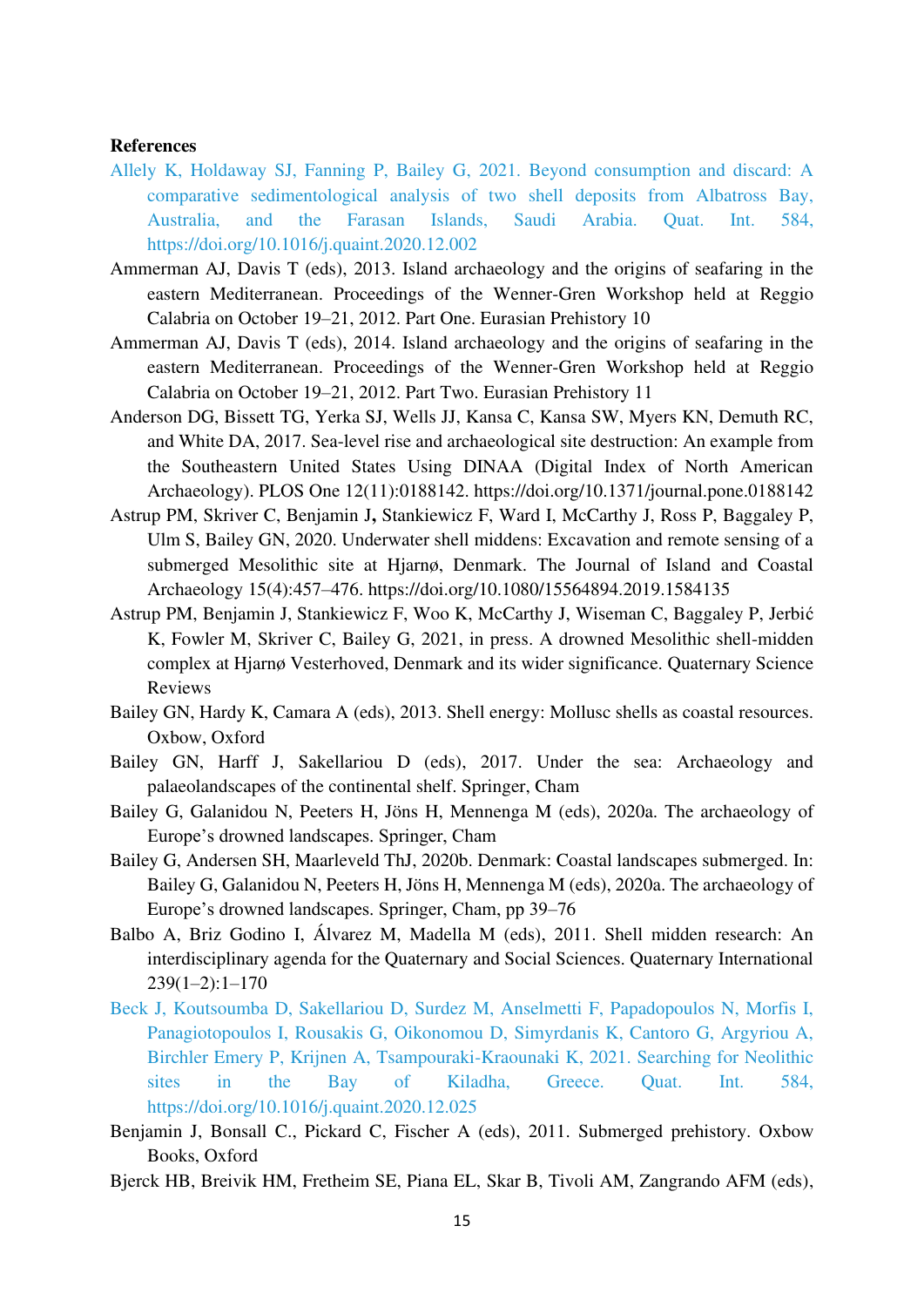2016. Marine ventures: Archaeological perspectives on human-sea relations. Equinox, Sheffield.

- Camara A, Hardy K, Dioh E, Gueye M, Piqué R, Carré M, Sall M, Diouf MW, 2017. Amas et sites coquilliers du delta du Saloum (Sénégal): Passé et présent. L'Anthropologie 121(1– 2):204–214
- Ceci L, 1984. Shell midden deposits as coastal resources. World Archaeology 16(1):62–74. DOI: 10.1080/00438243.1984.9979916
- Coles BJ, 1998. Doggerland: a speculative survey. Proceedings of the Prehistoric Society 64:45–81
- Cook Hale JW, Hale NL, Garrison EG, 2018. What is past is prologue: Excavations at the Econfina Channel site, Apalachee Bay, Florida, USA. Southeastern Archaeology 38(1):1– 22. https://doi.org/10.1080/0734578X.2018.1428787
- Cook Hale J, Benjamin J, Woo K, Astrup PM, McCarthy J, Hale N, Stankiewicz F, WisemanC, Skriver C, Garrison E, Ulm S, Bailey G, 2021, in press. Submerged landscapes, marine transgression and underwater shell middens: comparative analysis of site formation and taphonomy in Europe and North America. Quaternary Science Reviews
- Dobson JE, 2014. Aquaterra *incognita*: Lost land beneath the sea. Geographical Review 104 (2):123–138
- Dupont C, Marchand G, 2021. New paradigms in the exploitation of Mesolithic shell middens in Atlantic France: The example of Beg-er-Vil, Brittany. Quat. Int. 584, [https://doi.org/10.1016/j.quaint.2020.09.043](https://doi-org.ezproxy.is.ed.ac.uk/10.1016/j.quaint.2020.09.043)
- Evans AM, Flatman JC, Flemming NC (eds), 2014. Prehistoric archaeology on the continental shelf: A global review. Springer, New York
- Fischer A, Pedersen L (eds), 2018. Oceans of archaeology. Jutland Archaeological Society Publications Vol. 101. Jutland Archaeological Society, Højbjerg
- Flemming NC, Cagatay MN, Chiocci FL, Galanidou N, Jöns H, Lericolais G, Missiaen T, Moore F, Rosentau A, Sakellariou D, Skar B, Stevenson A, Weerts H, 2014. Land beneath the waves: Submerged landscapes and sea level change. A joint geoscience-humanities strategy for European continental shelf prehistoric research. Chu NC, McDonough N (eds) Position Paper 21 of the European Marine Board, Ostend, Belgium
- Flemming NC, Harff J, Moura D, Burgess A, Bailey GN (eds), 2017. Submerged landscapes of the European continental shelf: Quaternary paleoenvironments. John Wiley & Sons, Chichester
- Gaffney V, Thomson K, Fitch S (eds), 2007. Mapping Doggerland: The Mesolithic landscapes of the southern North Sea. Archaeopress, Oxford
- Gaffney V, Fitch S, Smith D (eds), 2009. Europe's Lost World: the rediscovery of Doggerland. CBA Research Report 160. Council for British Archaeology, York
- Gaffney V, Allaby R, Bates R, Bates M, Ch'ng E, Fitch S, Garwood P, Momber G, Murgatroyd P, Pallen M, Ramsey E, Smith D, Smith O, 2017. Doggerland and the Lost Frontiers Project (2015–2020). In: Bailey GN, Harff J, Sakellariou D (eds) Under the sea: Archaeology and palaeolandscapes of the continental shelf. Springer, Cham, pp 305–319
- Galili E, Weinstein-Evron M, Hershkovitz I, Gopher A, Kislev M, Lernau O, Kolska-Horwitz L, Lernaut H, 1993. Atlit-Yam: A prehistoric site on the sea floor off the Israeli coast. Journal of Field Archaeology 20 (2):133–157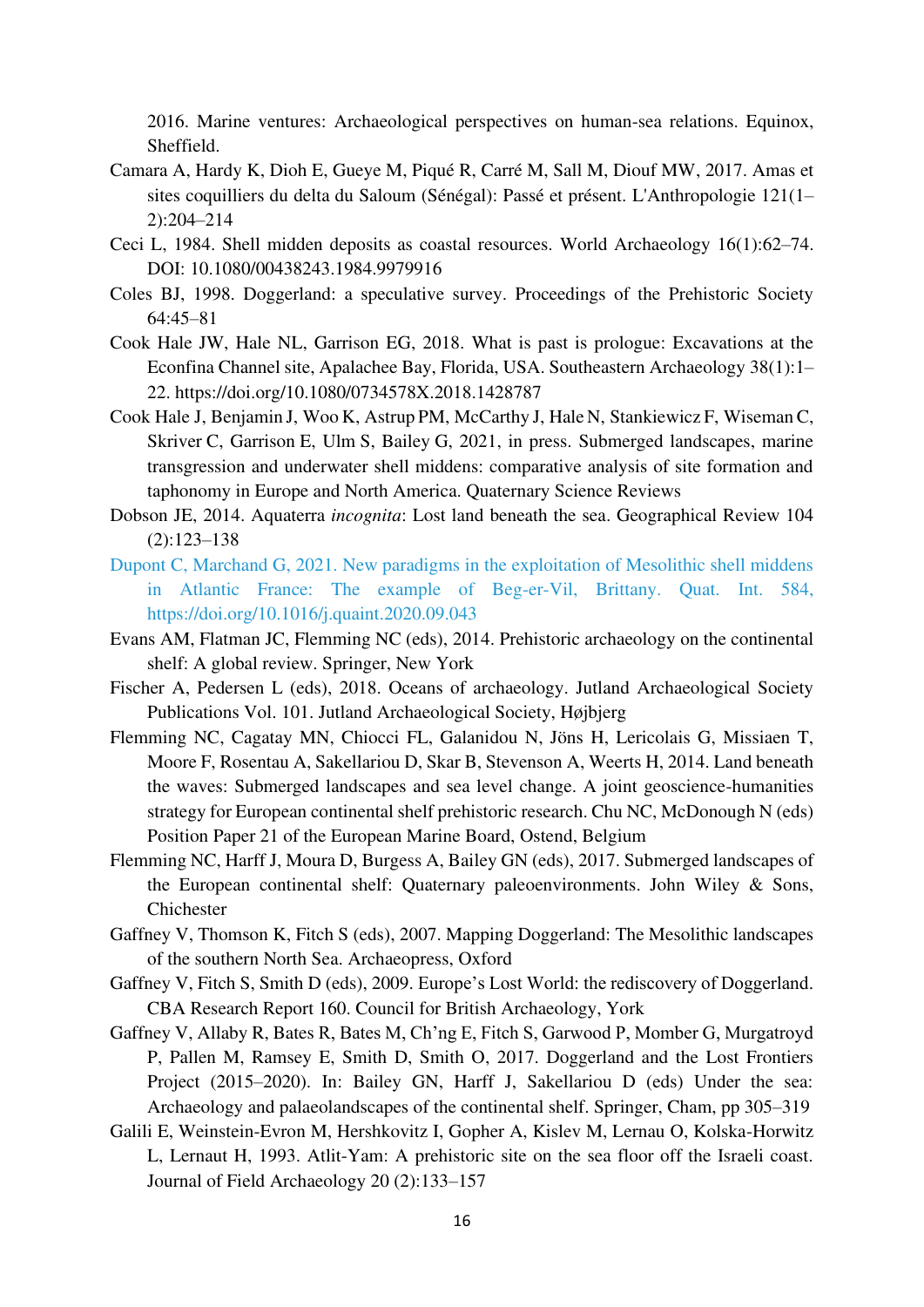- Galili E, Rosen B, Weinstein Evron M, Hershkovitz I, Eshed V, Kolska Horwitz L, 2020. Israel: Submerged prehistoric sites and settlements on the Mediterranean coastline—the current state of the art. In: Bailey G, Galanidou N, Peeters H, Jöns H, Mennenga M (eds) The archaeology of Europe's drowned landscapes. Springer, Cham, pp. 443–481
- García-Escárzaga A, Gutiérrez-Zugasti I, 2021. The role of shellfish in human subsistence during the Mesolithic of Atlantic Europe: An approach from meat yield estimations. Quat. Int. 584, https://doi.org/10.1016/j.quaint.2020.03.003
- Gaspar MD, DeBlasis P, Fish SK, Fish PR, 2008. Sambaqui (shell mound) societies of coastal Brazil. In: Silverman H, Isbell WH (eds) The handbook of South American archaeology. Springer, New York, NY, pp. 319–335. https://doi.org/10.1007/978-0-387-74907-5\_18
- Gutiérrez-Zugasti I, Cuenca-Solana D, Colonese AC, Fernández-López de Pablo J (eds), 2016. Time for the tide: New perspectives on hunter–fisher–gatherer exploitation of intertidal resources in Atlantic Europe and Mediterranean regions. Quaternary International 407 (Part B):1–154. DOI: 10.1016/j.quaint.2016.04.044
- Hardy K, Ballin T, Bicket A, 2021. Rapidly changing worlds: Finding the earliest human occupations on Scotland's north-west coastline. Quat. Int. 584, https://doi.org/10.1016/j.quaint.2020.10.060
- Hardy K, Camara A, Pique R. Dioh E, Guѐye M, Diadhiou HD, Fay M., Carré M, 2016. Shellfishing and shell middens in the Saloum Delta, Senegal. Journal of Anthropological Archaeology 41:19–32. DOI 10.1016/j.jaa.2015.11.001
- Harff J, Bailey G, Lüth F (eds), 2016. Geology and archaeology: Submerged landscapes of the continental shelf. Geological Society Special Publications 211. Geological Society, London
- Hausmann N, Meredith-Williams M, Douka K, Inglis RH, Bailey GN, 2019. Quantifying spatial variability in shell midden formation in the Farasan Islands, Saudi Arabia. PLoS ONE 14(6): e0217596. https://doi.org/10.1371/journal.pone.0217596
- Hausmann N, Meredith-Williams M, Laurie E, 2021. Shellfish resilience to prehistoric human consumption in the southern Red Sea: Variability in *Conomurex fasciatus* across time and space. Quat. Int. 584, https://doi.org/10.1016/j.quaint.2020.04.034
- Hepp DA, Warnke M, Hebbeln D, Morz T, 2017. Tributaries of the Elbe-Palaeovalley: features of a hidden palaeolandscape in the German Bight, North Sea. In Bailey GN, Harff J, Sakellariou D (eds) Under the sea: Archaeology and palaeolandscapes of the continental shelf. Springer, Cham, pp. 211–222
- Jerardino A, 2012. Large shell middens and hunter-gatherer resource intensification along the west coast of South Africa: The Elands Bay case study. Journal of Island and Coastal Archaeology 7:76–101
- Jerardino A, 2020. Shellfish processing along the Cape west coast, population increase and hunter-gatherer resource intensification. Quaternary International 544 (10 April 2020):113–115. https://doi.org/10.1016/j.quaint.2020.05.002
- Jöns H, Luth F, Mahlstedt S, Goldhammer J, Hartz S, Kuhn H-J, 2020. Germany: Submerged sites in the south-western Baltic Sea and the Wadden Sea. In: Bailey G, Galanidou N, Peeters H, Jöns H, Mennenga M (eds). The archaeology of Europe's drowned landscapes. Springer, Cham, pp. 95–123

Klokler D, Ozorio de Almeida F, Bowser B, Botelho E, Bava De Camargo P, 2021. The impacts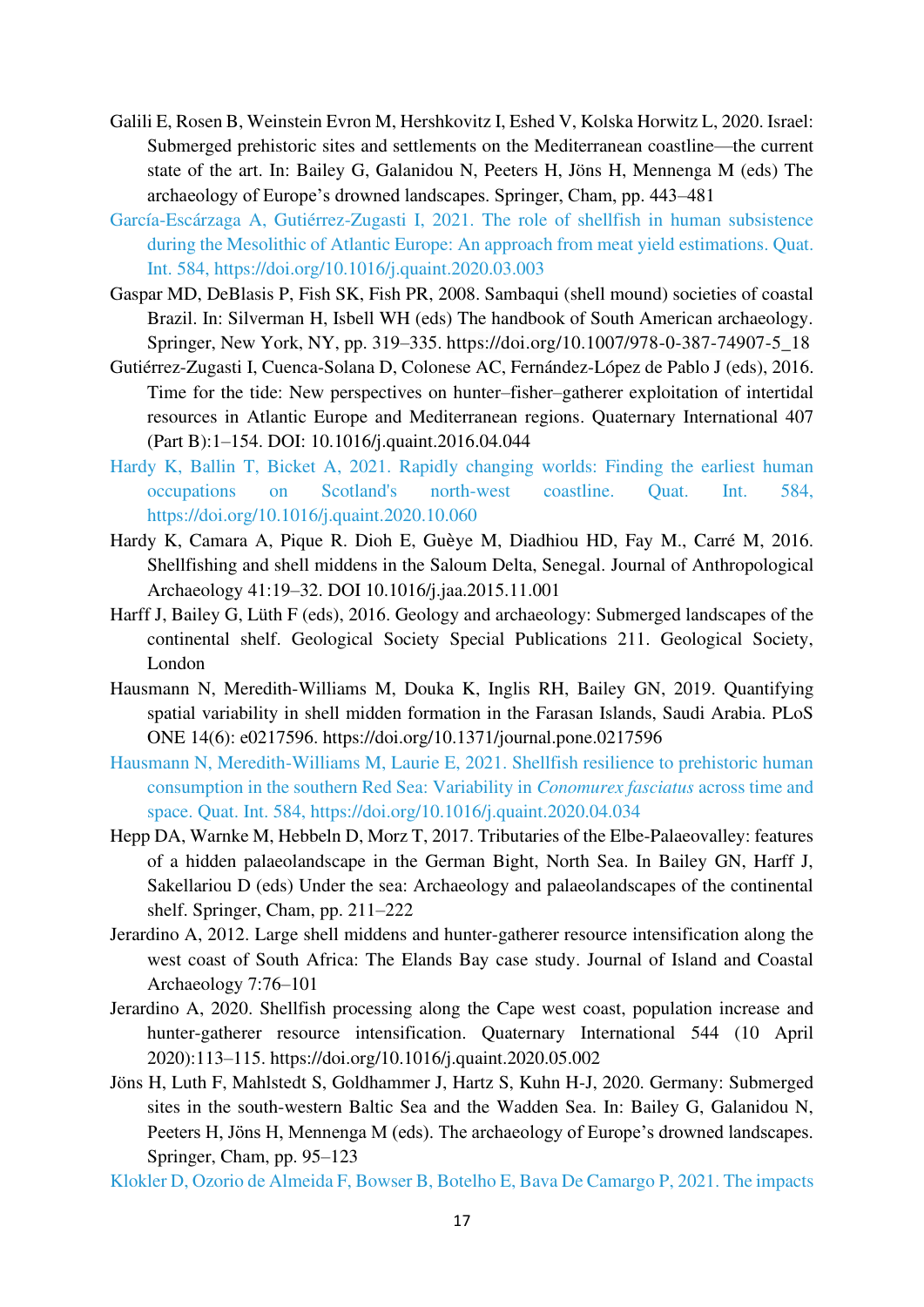of coastal dynamics on the Saco da Pedra shell midden in northeast Brazil. Quat. Int. 584, https://doi.org/10.1016/j.quaint.2020.10.074

- Lambeck K, Rouby H, Purcell A, Sun Y, Sambridge M, 2014. Sea level and global ice volumes from the Last Glacial Maximum to the Holocene. PNAS 111:15296–15303
- Lyman RL, 1994. Vertebrate taphonomy. Cambridge University Press, Cambridge
- McGranahan G, Balk D, Anderson B, 2007. The rising tide: Assessing the risks of climate change and human settlements in low elevation coastal zones. Environment and Urbanization 19(1):17–37. https://doi.org/10.1177/0956247807076960
- Missiaen T, Fitch S, Muru M, Harding R, Fraser A, De Clercq M, Garcia Moreno DG, Versteeg W, Busschers F, van Heteren S, Hijma M, Reichart G-J, Gaffney V, 2021. Targeting the Mesolithic: Interdisciplinary approaches to archaeological prospection in the Brown Bank area, southern North Sea. Quat. Int. 584, https://doi.org/10.1016/j.quaint.2020.05.004
- Momber G, Mason B, Gillespie J, Heamagi C, Satchell J, Ferreira R, Noble-Shelly J, 2021. New evidence from Bouldnor Cliff for technological innovation in the Mesolithic, population dispersal and use of drowned landscapes. Quat. Int. 584, https://doi.org/10.1016/j.quaint.2020.11.048
- Moree JM, Sier MM (eds), 2015. Interdisciplinary research programme Maasvlakte 2, Rotterdam. BOOR, Rotterdam
- Parkington J, Brand R, Niekerk T, 2020. Forum Communication- "Reply to Antonieta Jerardino's comment on 'Field Processing and transport costs in shellfish gathering along the Cape west coast' by John Parkington, Ruan Brand and Taylor Niekerk". Quaternary International 544 (10 April 2020):116–119. https://doi.org/10.1016/j.quaint.2020.05.001
- Parkington J, Brand R, Niekerk T, 2021. Field processing and transport costs in shellfish gathering along the Cape west coast. Quat. Int. 584, https://doiorg/101016/jquaint202003022
- Ritchison BT, Thompson VD, Lulewicz I, Tucker B, Turck JA, 2021. Climate change, resilience, and the Native American fisher-hunter-gatherers of the Late Holocene on the Georgia Coast, USA. Quat. Int. 584, https://doi.org/10.1016/j.quaint.2020.08.030
- Roksandic M, Mendonça de Souza SMF, Eggers S, Burchell M, Klokler D (eds), 2014. The cultural dynamics of shell-matrix sites. University of New Mexico Press, Albuquerque, NM
- Schiffer MB, 1987. Formation processes of the archaeological record. University of New Mexico Press, Albuquerque
- Tizzard L, Bicket AR, Benjamin J, de Loecker D, 2014. A Middle Palaeolithic site in the southern North Sea: Investigating the archaeology and palaeogeography of Area 240. Journal of Quaternary Science 29:698–710. https://doi.org/10.1002/jqs.2743
- Tizzard L, Bicket AR, de Loecker D, 2015. Seabed prehistory: Investigating the palaeogeography and early Middle Palaeolithic archaeology in the southern North Sea. Wessex Archaeology Report 35. Wessex Archaeology, Salisbury
- Tsakanikou P, Galanidou N, Sakellariou D, 2021. Lower Palaeolithic archaeology and submerged landscapes in Greece: The current state of the art. Quat. Int. 584, https://doi.org/10.1016/j.quaint.2020.05.025
- United Nations, 2017. Ocean Conference, New York, 5–9th June 2017. Factsheet: People and Oceans. https://www.un.org/sustainabledevelopment/wp-